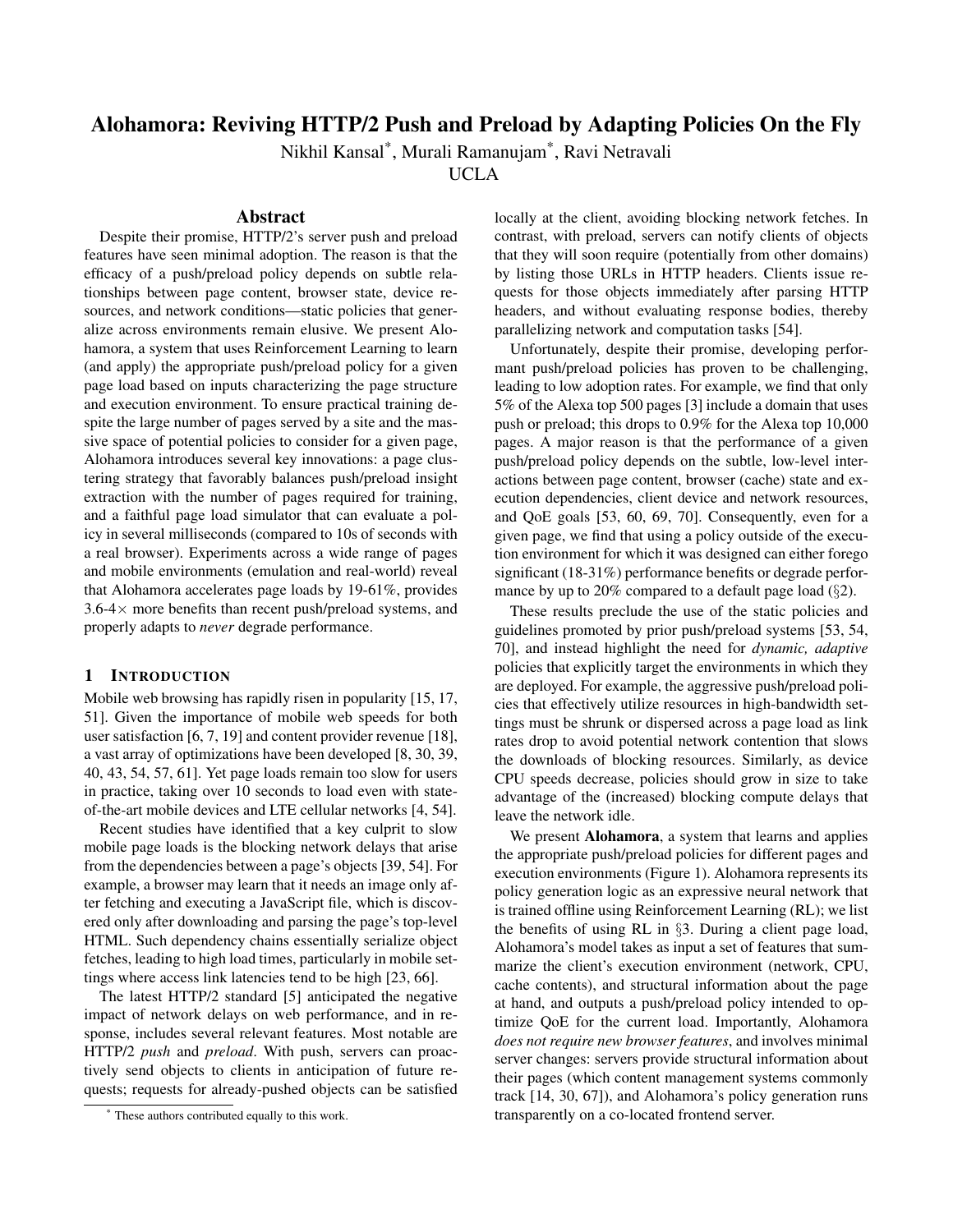

Figure 1: Alohamora trains (left) its push/preload policy generation model using Reinforcement Learning, exploring a large search space of environments and policies, and learning from the resulting (simulated) performance. During client page loads (right), for each origin, Alohamora collects the required inference inputs from client browsers (using existing features) and servers which track changes to their page dependency graphs; the generated policies are applied transparently for the remainder of the page load.

Realizing Alohamora's data-driven approach to HTTP/2 push/preload policy generation requires overcoming two key practical challenges with respect to training efficiency:

- Generalizing across pages (§4): websites commonly serve thousands of pages, and it is impractical to incorporate each into the training process. However, failing to incorporate different pages during training may hide push/preload insights, and result in poorly generalizable models. To overcome this, Alohamora leverages our observation that even though sites serve thousands of URLs, their pages typically cover a far smaller number of page structures. The key idea is that these *shared structural properties typically dictate the efficacy of different push/preload strategies*. Thus, Alohamora needs not train on multiple pages with the same structural properties, as those would contribute similar push/preload insights. More specifically, push/preload benefits are dictated by resource utilization during the load process, which in turn can be characterized by 1) browser and inter-object dependencies, and 2) the overheads imposed by tasks involving the network and CPU. By extracting this structural information from a site's pages and clustering pages accordingly, we find that Alohamora is able to strike a desirable balance between the number of pages required for training and model generalizability.
- Simulating page loads (§5): Alohamora's training involves testing different push/preload policies in diverse environments. However, the large number of potential environments and push/preload policies per page (exponential in terms of object count), coupled with the high mobile load times described above, make this approach far too slow. For example, even for a single environment, exploring the thousands of potential policies for nytimes.com would require 30 days on a powerful desktop machine. To handle this, Alohamora introduces a novel page load simulator which faithfully (errors of 0.4-2.2%) predicts the performance of a policy 3-4 orders of magnitude faster than running a real browser; for context, this cuts training time to 20 minutes for nytimes.com. To the best of our

knowledge, Alohamora's simulator is the first to faithfully predict page load performance *across metrics and environmental conditions*, without requiring costly profiles [68] or emulation [60] for each environment. The key insight is in *judiciously extracting invariants about the page load process and superimposing variable resource constraints* by simulating browser-environment interactions; invariants (e.g., page/browser dependencies) are collected via a single profiling run with a real browser, while variable properties about the target environment and push/preload policy are taken as input. The simulator is general enough to support other optimizations that modulate network/compute delays [2, 40, 43, 57] or scheduling policies [8, 39].

We evaluated Alohamora using more than 500 web pages, and a wide range of mobile networks, client devices, and cache conditions. Our experiments, both emulation and realworld, reveal that Alohamora reduces page load time and Speed Index by 19-61% and 15-48%, respectively, compared to a default page load (i.e., no push/preload) and standard push/preload-all policy. In addition, Alohamora marginally  $(0.9-1.7\times)$  outperforms WatchTower [43], a recent proxybased accelerator, and delivers  $3.6-4\times$  more benefits than Vroom [54], a state-of-the-art push/preload system. Importantly, whereas Vroom slows down 24-34% of page loads, Alohamora properly adapts to *never degrade performance*. Source code and experimental data for Alohamora are available at https://github.com/nkansal96/alohamora.

## 2 BACKGROUND AND MOTIVATION

We begin with an overview of HTTP/2 (§2.1), and then present measurements that illustrate the potential benefits and challenges with HTTP/2 push and preload (§2.2).

#### 2.1 HTTP/2 Overview

HTTP/2 [5] alters the traditional HTTP/1.1 page load process primarily by adding the following new features:

• Request multiplexing: With HTTP/1.1, browsers can open and reuse multiple concurrent TCP connections per origin. In contrast, HTTP/2 permits only a single con-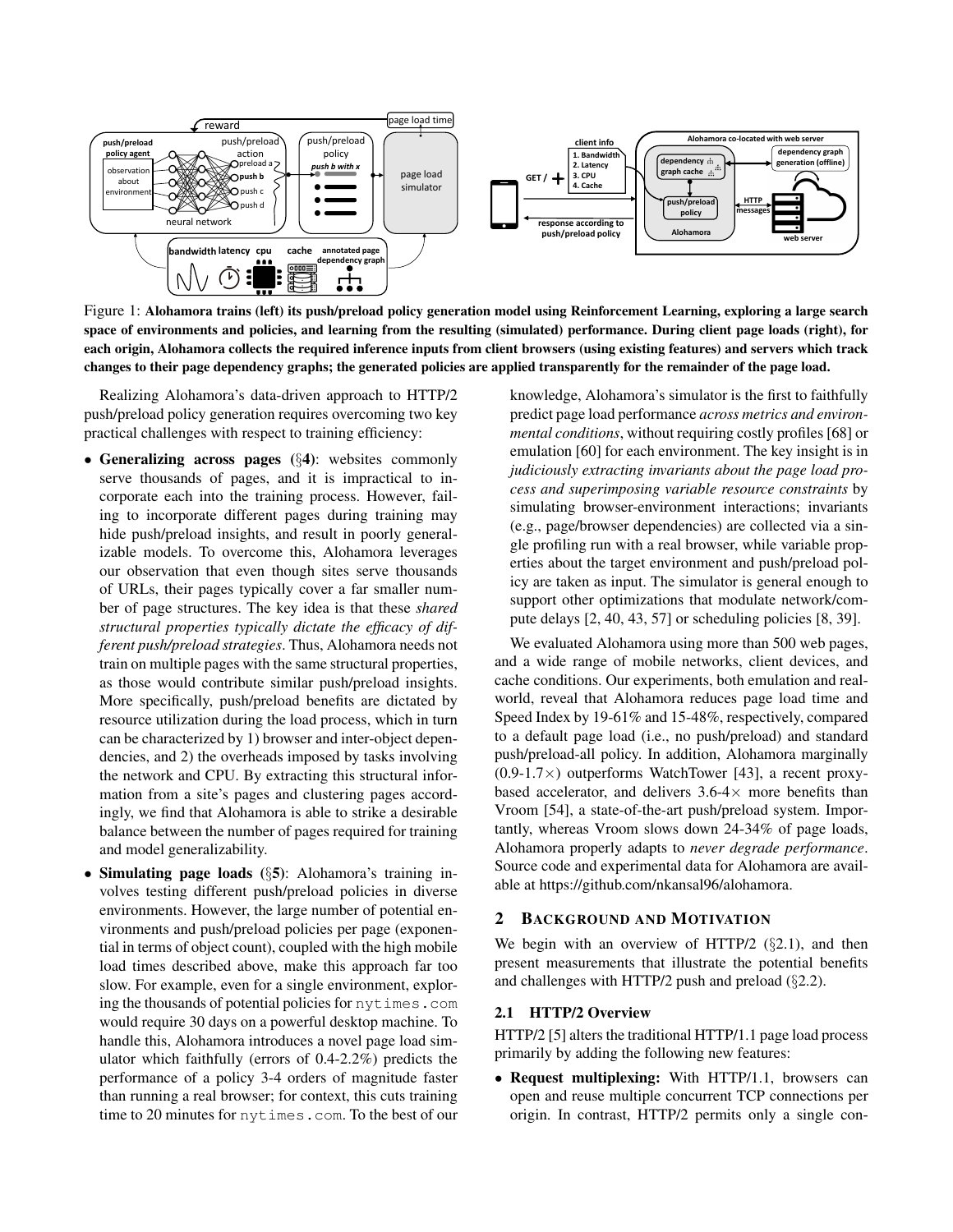

Figure 2: Push/preload benefits when policies are explicitly tuned to the deployment environment's available resources. Environments are listed as {bandwidth, latency, cache setting, CPU slowdown}. Results are shown for either Page Load Time (PLT) or Speed Index.

nection per origin, and allows browsers to multiplex requests onto that connection as parallel *streams*. Unlike HTTP/1.1 pipelining, HTTP/2's multiplexing permits outof-request-order delivery to avoid head of line blocking. HTTP/2 also mandates the use of TLS (and thus, HTTPS).

- Server push: Unlike HTTP/1.1 servers which only serve objects in response to explicit client requests, HTTP/2 servers can *push* objects that they own in anticipation of future requests. Servers have flexibility in defining a *push policy*, which specifies the mapping between objects that are explicitly requested and the set of files pushed along with them. Pushed objects are usable for the duration of the current page load, regardless of the associated HTTP caching headers. Note that pushed objects that are already in the browser's cache imply wasted network bandwidth.
- Preload: HTTP/2 also carried over HTTP/1.1's preload feature, which enables servers to list URLs to fetch directly in HTTP Link headers. Upon parsing such Link headers (i.e., before parsing the response body), browsers will immediately issue requests for the listed URLs; responses are not evaluated until the objects are referenced by the page. Thus, like push, preload enables servers to help browsers pre-warm their caches rather than relying on object execution to discover downstream objects. However, preload differs from push in that: 1) requests are client-driven and still involve network delays *to* origin servers, 2) the risk of re-downloading cached objects is eliminated since preload requests pass through the browser cache, and 3) servers can specify to preload thirdparty objects, not just objects that they own.
- Stream prioritization: HTTP/2 offers a mechanism with which both clients and servers can explicitly specify how parallel request streams on a single TCP connection share network and server-side processing resources. In particular, endpoints can annotate each request with a single integer that denotes its target share of the resources.

In this paper, we focus on the HTTP/2 push and preload features because they are configured by servers, i.e., Alohamora's target deployment location. In contrast, stream priorities are usually specified by browsers [11, 64], and yield limited benefits [31]. We note that push/preload policies exhibit a notion of prioritization that we do consider: "push A+B with C" and "push B+A with C" are different policies.

#### 2.2 Limitations of Static Push/Preload Policies

Push/preload policies have been widely studied, yielding mixed performance results [16, 53, 54, 60, 70]. The key reason is that the performance of a policy depends on numerous page and environmental properties. To better understand the relationships between these properties and push/preload policies, we performed a study involving 50 random pages from the Alexa top 500 US sites [3]. Our results use the same methodology and environmental parameters (network, device CPU, cache, QoE metrics) described in §6.1.

For each environment and page combination, we selected the best policy using a brute force search. Since the number of potential policies for a page scales exponentially with the number of objects (which regularly exceeds 100), a complete brute force search across environments is impractical. Instead, to ensure practicality and sufficient coverage, we weighted object types based on their potential for blocking the client-side page load (i.e.,  $JS = CSS$ ) image > font) [39, 59]. To generate a policy, we randomly selected the number *N* of objects to push/preload, and then sampled the object types *N* times according to their relative priorities (picking randomly within each type). Finally, we randomly selected the fraction of objects to mark as push vs. preload, and for each object, we randomly selected an earlier object in the load to push/preload from. Using this approach, for each page, we generated 200 policies and picked the one that delivered the largest improvements.

Takeaway 1: Push/preload has potential. For each environment and page pair, we compared the best push/preload policy (selected explicitly for that pair) to a default page load (i.e., no push/preload). Figure 2 shows representative results for several settings. As shown, when selected explicitly based on the environment, push/preload policies are able to provide significant speedups. For instance, in the {24 Mbps, 20 ms RTT, cold cache, 1x CPU slowdown} setting, median (95th percentile) page load time benefits are 18% (44%).

Takeaway 2: Push/preload policies do not generalize well. Despite the potential benefits, our results also highlight that push/preload policies quickly degrade in performance when run outside of the precise environments for which they were tuned. To evaluate this, we performed multiple experiments in which we started with a fixed environment, and selectively modulated each environmental factor while keeping the oth-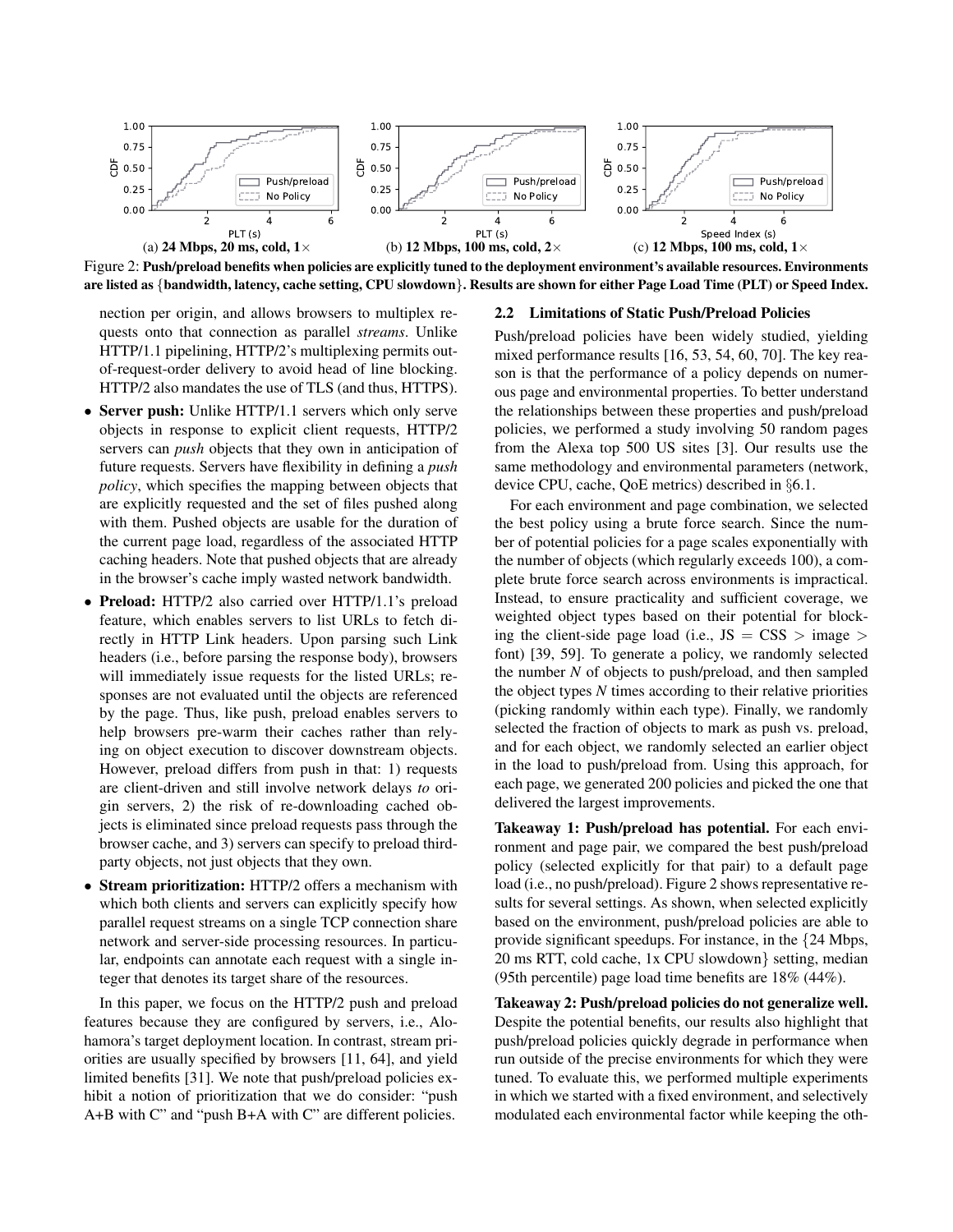

Figure 3: Push/preload performance degrades as the environment changes. The base configuration was {12 Mbps, 100 ms, cold cache, 1x CPU, PLT}; each cluster modulates only one factor. "Best Policy" was tuned to each setting, and "X-Applied" applies the base configuration's best policy to each setting. Bars show medians, with error bars spanning 25-75th percentiles.

ers fixed. In each resulting environment, we compared the performance of 1) the best policy for the fixed environment, 2) the best policy for the resulting environment, and 3) no push/preload. Figure 3 depicts our results for one fixed environment; we omit results for others due to space constraints, but note that the trends persist. These results illustrate two significant drawbacks to using push/preload policies across environments. First, they leave significant (18.4-30.7%) performance gains on the table compared to policies designed explicitly for the deployment setting. Second, and worse, they can degrade performance compared to a default page load. For instance, performance degrades by 6% (20%) at the median (95th percentile) when device CPU speeds change. These slowdowns are even more pronounced when multiple environmental factors are modified in parallel.

Summary: Collectively, our results suggest that, to realize the significant performance potential of push/preload, policies must be designed to explicitly consider page properties and characteristics of the target deployment environment.

## 3 DESIGN OVERVIEW

Figure 1 shows the high-level design of Alohamora's offline training and online (i.e., during client page loads) inference phases. In this section, we will describe the workflow for each task in the context of a single web page. We present extensions to ensure practical training via cross-page generalization  $(\S 4)$  and page simulation  $(\S 5)$  in subsequent sections.

## 3.1 Offline Training

Why RL? Alohamora represents its push/preload policy generator as a neural network that is trained using Reinforcement Learning (RL) [32]. RL offers several advantages in this setting compared to more standard, supervised learning approaches. Most notably, the search space of push/preload policies is massive (exponential in terms of the number of objects in a page, which regularly exceeds 100), and it is impractical to generate a labeled training dataset that incorporates all of the fruitful push/preload policies for a page.

RL overcomes this by using an efficient exploration strategy, whereby experience of prior tested policies is used to dynamically guide the traversal through the large search space.

Training with Reinforcement Learning involves learning from a large number of experiments and generally operates as follows. A *learning agent* interacts with an *environment*, and at each step, the agent *observes some state* in the environment, performs an *action*, and receives a *reward* from the environment. The overall goal of the learning agent is to maximize the cumulative (discounted) reward that it receives from the environment. In our case, the environment is a mobile page load setting, i.e., a combination of a device, network, and browser cache. The training process is structured as a series of *episodes*, each of which considers a single page and environment, and evaluates a running push/preload policy (starting with an empty one) that is incrementally modified to include an additional action. An action is a push/preload decision for a single object. We describe each component in more detail below.

Action/Action space: The action space lists the set of possible push/preload decisions for all objects in a page. Each action is represented as a six-tuple (*type*, *domain*, *push ob ject*, *push ancestor*, *preload ob ject*, *preload ancestor*). *type* lists the action to perform (push, preload, nothing); *domain* represents the domain whose objects to consider if the action is "push" ("preload" can consider objects from any domain); *push ob ject*/*preload ob ject* and *push ancestor*/*preload ancestor* list the object to push/preload and the object to do so with, respectively. Note that objects are identified by ID numbers here, not precise URLs, because URLs can vary on short time scales [8]; IDs are converted into URLs during inference (§3.2).

Episode: At the start of an episode, Alohamora first selects a random operating environment by picking values for the average network bandwidth, latency, and loss rate, as well as the mobile device CPU speed, and browser cache settings (time since the last load of the page, which in turn dictates cache contents [41]). Because the space of each value is continuous and thus infinitely large, we discretize each into bins that are sized according to prior work [43] and our own empirical analysis of the impact that changes to each factor have on push/preload performance. In particular, we group network bandwidth/latency/loss rate to the nearest 5Mbps/10ms/0.5%, and CPU speed to the nearest  $1 \times$  slowdown relative to a baseline. This lets us consider far fewer environments without sacrificing model generalizability.

In addition to the environment specification, the agent is given access to an *annotated dependency graph* for the page (Figure 5). Traditional web dependency graphs [8, 39, 43, 59] are directed acyclic graphs with a node per page object, and edges that represent initiator relationships (i.e., a parent's computation triggered the fetch of a child). We add annotations (§5.1 details how annotations are made) which list, for each object, information about its 1) size, 2) com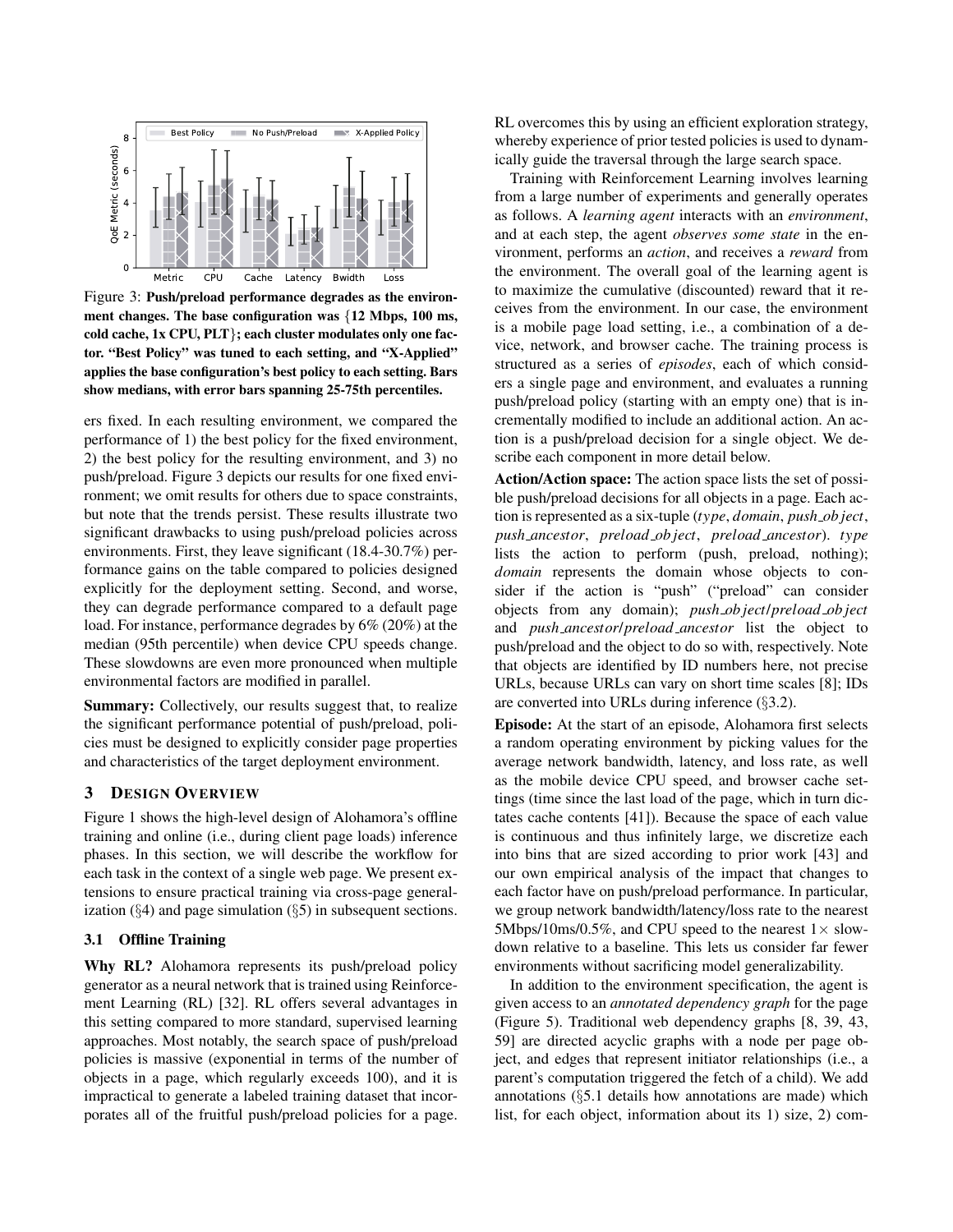putation delays, 3) content type (e.g., HTML), 4) ordering (timing) relative to both all other page objects and only those objects belonging to the same domain, 5) cache status, and 6) candidacy for push/preload. Candidacy reflects the fact that only recurring objects in a page should be considered for push/preload, in order to reduce the potential for wasting bandwidth; we determine candidacy in the same way as prior work [54], by loading the page several times and extracting a stable list of URLs. Collectively, the operating environment and annotated dependency graph represent the *observable state* that the agent can glean from the environment.

Throughout an episode, the agent selects actions according to a probability distribution over the potential space of 6-tuples (i.e., the action space described above). The probability distribution function starts as uniform, but is dynamically updated based on the agent's experiences. More formally, the agent uses a policy gradient method [33] in which it estimates the gradient of the expected total reward for each possible new action—the agent selects the action predicted to deliver the highest reward. For each new action that is added to the running push/preload policy, the updated policy is evaluated in the environment to obtain a reward that is fed back to the agent along with the *observable state*.

Each episode ends when the agent either chooses an action of *type* "nothing," repeats an action to push/preload an object that is already represented in the running policy, or selects an invalid (i.e., disallowed) action, e.g., pushing across domains or preloading an ancestor object. Regardless of which reason ends an episode, upon completion, Alohamora automatically assigns a reward of 0 to signal to the agent that the terminal policy is not one to consider. The policies learned for each episode are ultimately aggregated to generate Alohamora's overall push/preload policy generation model. We note that training can be configured to adhere to a preset bandwidth cap for pushed objects, i.e., we can end an episode if a policy that pushes an undesirably high number of bytes arises.

Reward function: Structuring the reward function requires careful thought because each action in an episode is not entirely independent. Thus, rather than simply using the page load metric of choice, we structured our reward function to take into account the relative improvement or degradation (on the metric of choice) per action, giving a boost in reward as the agent discovers a set of actions that leads to a new global (i.e., within an episode) minimum. More formally, we define the reward for the  $i<sup>th</sup>$  action in an episode as:

$$
R_i(P_i, P_{i-1}, P_{\text{best}}) = \begin{cases} \frac{k_1}{P_i} & P_i < P_{\text{best}}\\ \frac{k_2 P_{i-1}}{P_i} & P_i < P_{i-1} \\ \frac{-k_2 P_i}{P_{i-1}} & P_i > P_{i-1} \end{cases}
$$

where  $P_i$ ,  $P_{i-1}$ , and  $P_{\text{best}}$  are the raw values for the target QoE metric for the current, previous, and best-so-far policies in the episode, respectively.  $k_1$  and  $k_2$  are constants, where  $k_1 >> k_2$ . The idea is to give a positive (negative) reward proportional to an improvement (regression) in QoE. We note that the reward function is compatible with any QoE metric that denotes improved performance with lower values. We consider different reward structures in §6.5.

Implementation: Alohamora trains its models with Ray [36], using the RLLib [26] and Tune [27] libraries. Each model is a recurrent neural network that consists of 2 densely-connected layers with 256 units and the tanh activation function, followed by an LSTM with cell size 256. As shown in §6.5, LSTMs are helpful given the sequential nature of each episode: they prevent the agent from infinitely deferring its reward and always choosing longer policies over shorter ones. Training stops after 150 iterations, or if the standard deviation in the past 50 rewards is less than 5% of the last one (whichever comes first).

Our implementation uses the latest A3C [33] algorithm, but is compatible with others [34, 65]. As reported in prior work, A3C may incur high convergence times when network conditions or reward signals exhibit high variance during training [29]. Alohamora's training process sidesteps this in two ways. First, in addition to reducing training times, Alohamora's page load simulator eliminates noise in the observed reward signal. Second, Alohamora trains on deterministic emulated networks (including time-varying links) using Mahimahi [44], so network characteristics are unchanged within each training episode.

#### 3.2 Online Inference

At runtime, Alohamora introduces a frontend server (or reverse proxy) that is colocated with the existing server for a domain (Figure 1); colocating ensures that end-to-end HTTPS security is preserved. All client requests first hit the Alohamora server, whose goals are to 1) collect the information required to query its policy generation model, 2) query the model, and 3) apply the suggested policy to the current load. Each origin in a page independently runs Alohamora to generate its own policy; training explores a sufficient number of policies to enable an origin to *hedge* against the set of policies that other origins may employ. We present results for partial deployment scenarios in §6.

Data collection for inference: The information required to query the policy generation model matches the *observable state* from training, i.e., network bandwidth, latency, loss rate, CPU speed, cache status, and annotated dependency graph. Alohamora collects the required network, device, and cache information through its interactions with clients, and the annotated dependency graphs directly from origin servers. Importantly, all data collection involving clients leverages existing interfaces that modern browsers already expose. In other words, *Alohamora does not require any new browser features, and instead only needs certain pre-existing features to be enabled*.

To extract network latencies, Alohamora's server analyzes the SYN/SYN-ACK time during the client's initial connec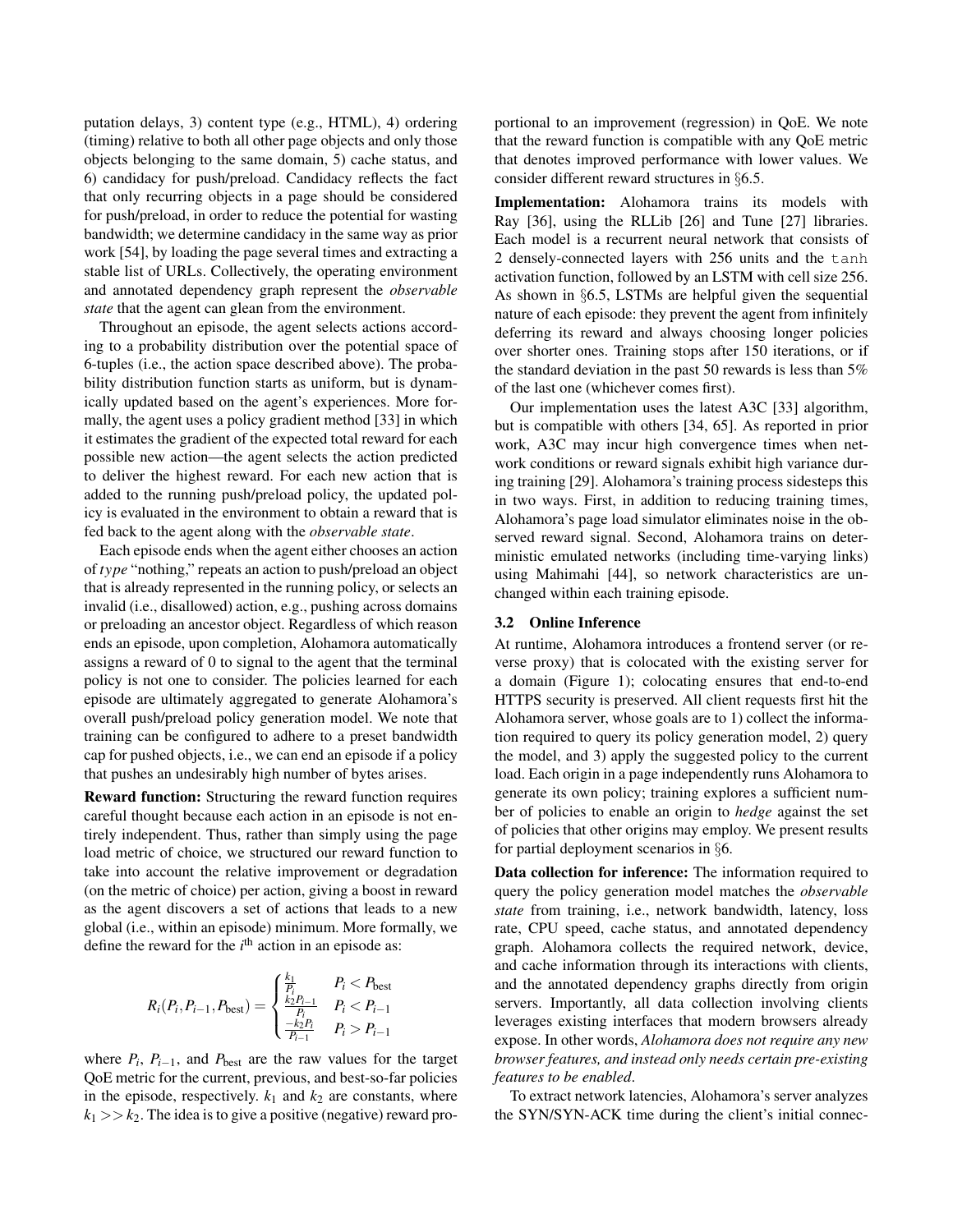tion setup. Further, summaries of the client's cache are collected using either the latest cache manifest standards [46], or a server-based cookie which logs the time since the user's last load of the page [12]. We note that caching information is collected on a per-domain basis in order to preserve existing web privacy guarantees, i.e., a domain only learns about the cached objects that it owns. CPU speeds are set based on the HTTP User-Agent header that denotes the client device [37]. Lastly, average network bandwidth and loss information are collected using browser user experience reports [9].

Alohamora also requires an up-to-date dependency graph to determine the precise URLs to push/preload according to the generated policy. Alohamora relies on origin web servers to collect and share updated dependency graphs offline [30], as those servers are the first to be aware of page changes. In particular, content management systems [14, 67] support hooks that fire any time a page-altering change is pushed, e.g., for A/B testing. Alohamora adds a transparent hook to collect up-to-date dependency graphs, which requires only a lightweight (headless) load of the largely local page [40, 43].

Applying push/preload policies: Upon receiving a client request for a page, Alohamora's server queries its model to generate a push/preload policy that directly targets the current load. The resulting policy is a listing of object IDs to push/preload, and the corresponding ancestors. Alohamora then uses the latest dependency graph to translate IDs to precise URLs (according to positions in the dependency graph). Finally, to enforce the policy, the Alohamora server issues local HTTP(S) requests (mimicking client HTTP headers) to the colocated origin server, which responds with the up-todate objects. Alohamora then applies the policy to the returned object headers throughout the rest of the page load.

## 4 GENERALIZING ACROSS PAGES

In practice, sites commonly serve thousands of different pages. Unfortunately, incorporating each page into the training process would be far too slow and resource intensive. Consequently, Alohamora faces a tricky tradeoff: train on only a few of a site's pages and achieve efficient training at the risk of omitting pages that warrant unique push/preload strategies, or train on many of a site's pages to develop generalizable policies at the expense of high training overheads.

Alohamora addresses this tradeoff by leveraging the observation that, even though sites serve thousands of different pages, those pages typically cover a *small number of page structures*, e.g., because they are automatically generated using a fixed set of templates, and thus share styles, JavaScript libraries, etc. [30, 48]. For example, news sites intuitively comprise a main home page, category home pages, and several classes of article pages. The key idea here (validated below) is that these shared structural properties typically dictate the efficacy of different push/preload strategies, and thus, we need not train on multiple pages that are structurally similar.

The primary challenge with leveraging this insight is in

determining precisely which pages in a site are necessary to consider during training. Answering this implicitly requires an understanding of what pages have sufficient structural similarity from the perspective of the push/preload policies that they warrant. In other words, how should we represent and compare pages to determine structural similarity? Our goal is for representations to be coarse enough to avoid deeming all pages as structurally different (which would eliminate savings in training efficiency), but also detailed enough to capture structural differences that affect policies.

## 4.1 Clustering by Page Structure

We observe that the efficacy of a push/preload policy depends on the utilization of network and client device resources throughout the page load process. Building off of this, the primary determinants of resource utilization are 1) browser- and page-imposed dependencies [38, 39, 59], e.g., JavaScript execution blocking HTML parsing, and 2) the duration and overhead of different page load tasks involving the network or CPU. To capture all of these factors and identify page structures that warrant similar policies, Alohamora uses the annotated dependency graphs described in §3. Recall that the structure of these dependency graphs captures interobject dependencies and constraints on request scheduling, while the per-object annotations characterize network and CPU overheads of fetch and execution tasks.

Given these dependency graphs (or trees) for each page that we hope to accelerate for a site, Alohamora defines the distance between two page's trees  $T_i$  and  $T_j$  as the tree edit distance between them; we use the state-of-the-art APTED algorithm [50]. The cost of inserting/deleting a node is set to 1, and the cost of each change to any part of a node's label (content type, size, execution time, etc.) is set to 0.25, i.e, label alterations are equally weighted such that changes to all labels are equivalent to a node insertion/deletion. To avoid incorporating label edits that minimally impact push/preload strategies, Alohamora deems objects that have sizes or execution times within  $\delta\%$  of each other as equivalent; we use  $\delta = 25\%$  but find the precise value to have little impact as node insertions/deletions dominate difference values.

After computing the distances between each pair of trees, we construct a *distance matrix D* where  $D_{i,j} =$ distance $(T_i, T_j)$ . With this, Alohamora can run any clustering algorithm that operates on non-Euclidean distance functions—we use agglomerative clustering [63]—to group pages that are structurally similar from a push/preload perspective. During clustering, we minimize the average distance between the pages in a cluster while permitting islands (a cluster of size 1); we sweep a range for the target number of clusters, and choose the lowest one which, if increased, does not result in a new island. From there, Alohamora only considers a single (random) page per cluster for training.

Handling page changes: Recall that origin servers track changes to their page dependency graphs and share those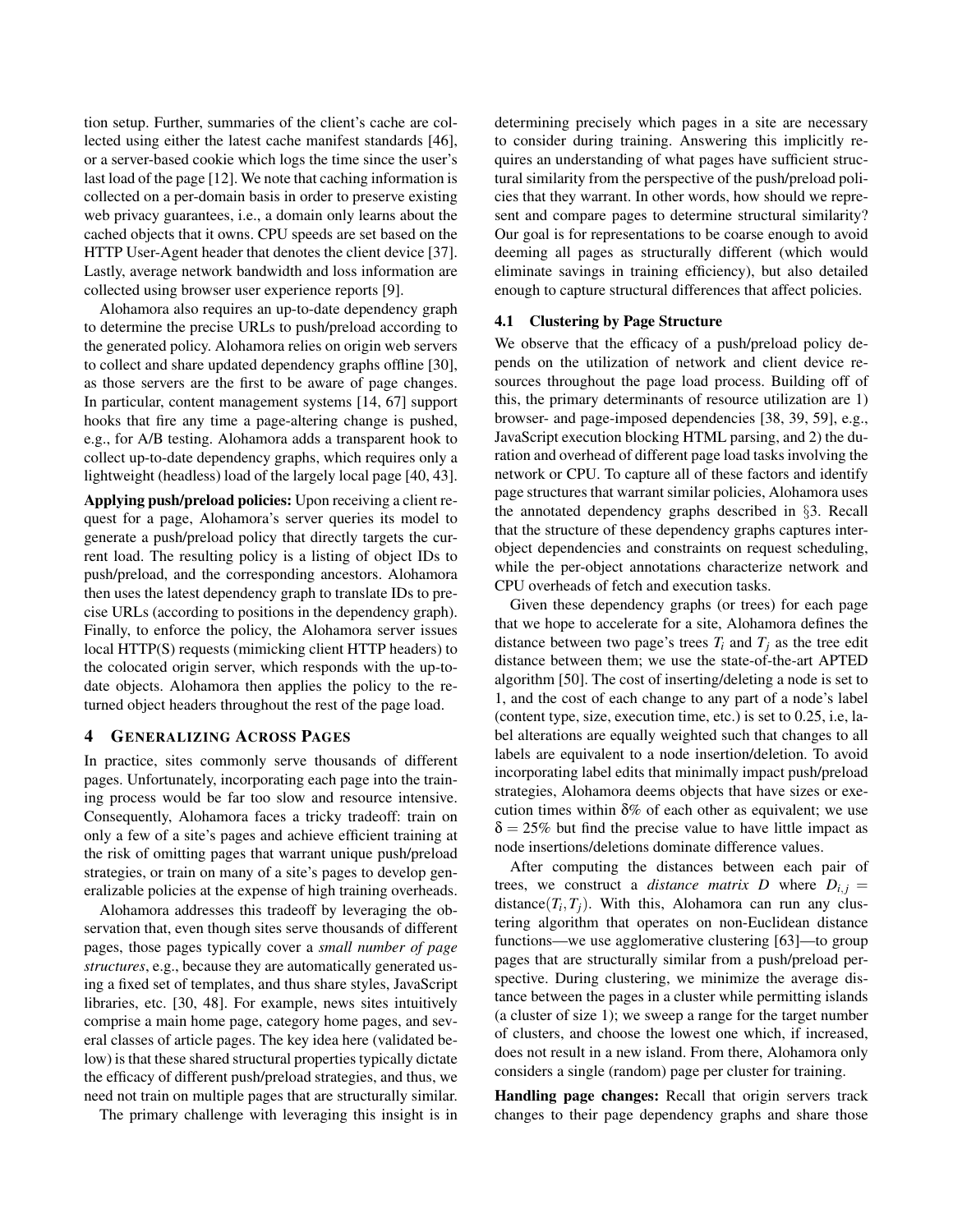graphs with Alohamora's runtime server (§3). A natural question is how to determine when a change to a page's dependency graph is substantial enough to deem Alohamora's model suboptimal (for that page) and prompt a retrain? To answer this, upon receiving a graph from an origin server, Alohamora re-clusters by computing the pair-wise distances between the new graph and graphs for all pages used in training. If the new clustering results remain stable such that the new graph falls into an existing cluster, then Alohamora needs not retrain. On the other hand, if the new page forms an island, then Alohamora will automatically trigger a re-train. During re-training, Alohamora will still use its model to service pages whose graphs have not substantially changed.

Prior work has shown that page dependency graphs remain structurally similar over long time scales (e.g., weeks), with only the precise URLs changing over short periods [8, 39, 43]. Thus, we expect retraining with Alohamora to be infrequent in practice. For example, we verified that the clustering results from Figure 4 are unchanged across 2 weeks.

#### 4.2 Evaluations

We performed case studies on 100 randomly selected sites in the Alexa top 500 US list [3]. For each site, we ran a monkey crawler [1] that generated a list of 300 URLs by performing random interactions (e.g., clicks) starting from the site's landing page. From this set of URLs, we selected 30 pages that covered the logical clusters that we perceived for the page, e.g., articles vs. home page vs. user profile pages. For each of the 30 pages, we generated the corresponding annotated dependency graph, computed the pair-wise tree edit distances to all other pages, and performed the clustering described above. The generated clusters largely matched our high-level clustering intuition, e.g., for The Atlantic's website, there exists a cluster for the home page (1), articles (21), category pages (5), and user profile pages (3).

We evaluated our clustering strategy for each site as follows. We first ran a brute force search (§2.2) to find the best push/preload policy for each of the site's considered pages. We then applied each page's best policy to all of the other pages for the site, including those in the same cluster, and those in other clusters. In each case, we measured the fraction of potential push/preload benefits that a page *x*'s best policy achieved for another page *y* (as compared to the improvements delivered by *y*'s best policy). In the event that a referenced object was missing for a page, we removed the corresponding action from the policy; this was rare as policies are based on fetch order IDs, not precise URLs.

Figure 4 lists our results for one environment; we note that the trends held for the other environments in §6.1. As shown, we find that push/preload policies are able to generalize well within a cluster, but not across clusters for a given page. In particular, at the median, policies that are generated and applied to the pages within a cluster achieve 89.6% of the potential push/preload benefits; this number drops to 36.3% for



Figure 4: Policies generalize well within (but not across) Alohamora's clusters. Results are for the {24 Mbps, 20 ms, 2× CPU slowdown, PLT} setting, and consider 100 sites, with 30 pages each. For each site, we applied each page's best policy to all other pages, and measured the % of potential benefits achieved.

policies that are applied across clusters. §A.2 shows results for two representative pages, and also presents end-to-end results for Alohamora's policies given this clustering strategy.

#### 5 PAGE LOAD SIMULATOR

Even for a single page, training is impractical due to the large number of policies and environments, and the slowness of mobile page loads. To accelerate training (§3), Alohamora uses a novel page load simulator that, given an annotated dependency graph for a page, a target execution environment, and a push/preload policy as input, outputs an estimated QoE (e.g., PLT, SI) value. Unlike prior simulators (§A.1), Alohamora's is able to faithfully predict load performance (with any policy) across metrics and environments, without requiring costly profiles [68] or emulation [60] per environment this is critical for Alohamora's training as loading pages in each environment would forego most simulation speedups. We will start by describing our simulator's operation in the context of cold cache loads, no push/preload, and PLT, and then relax those assumptions in  $\S$ 5.4 and  $\S$ A.1. We note that Alohamora's simulator focuses on HTTP/2 page loads.

#### 5.1 Collecting Simulator Inputs

The first step in the simulation process is to profile a load of the target page to extract information characterizing properties dictated by page composition [39] or browser dependencies [38, 59]. These properties do not describe the operating environment (which we will simulate), but instead dictate how page load tasks should share the simulated resources.

To extract such information, Alohamora records the target page with a record-and-replay tool [44], and replays the page over an unshaped local network with desktop-level CPU resources. During replay, Alohamora extracts an annotated dependency graph (Figure 5) that matches the ones used in  $\S$ 3 and §4.1. In particular, the graph structure captures the interobject ordering and dependency constraints, and we add additional annotations that characterize each object's size, execution time, content type, etc. To aid simulation, we further break down an object's network and compute delays into: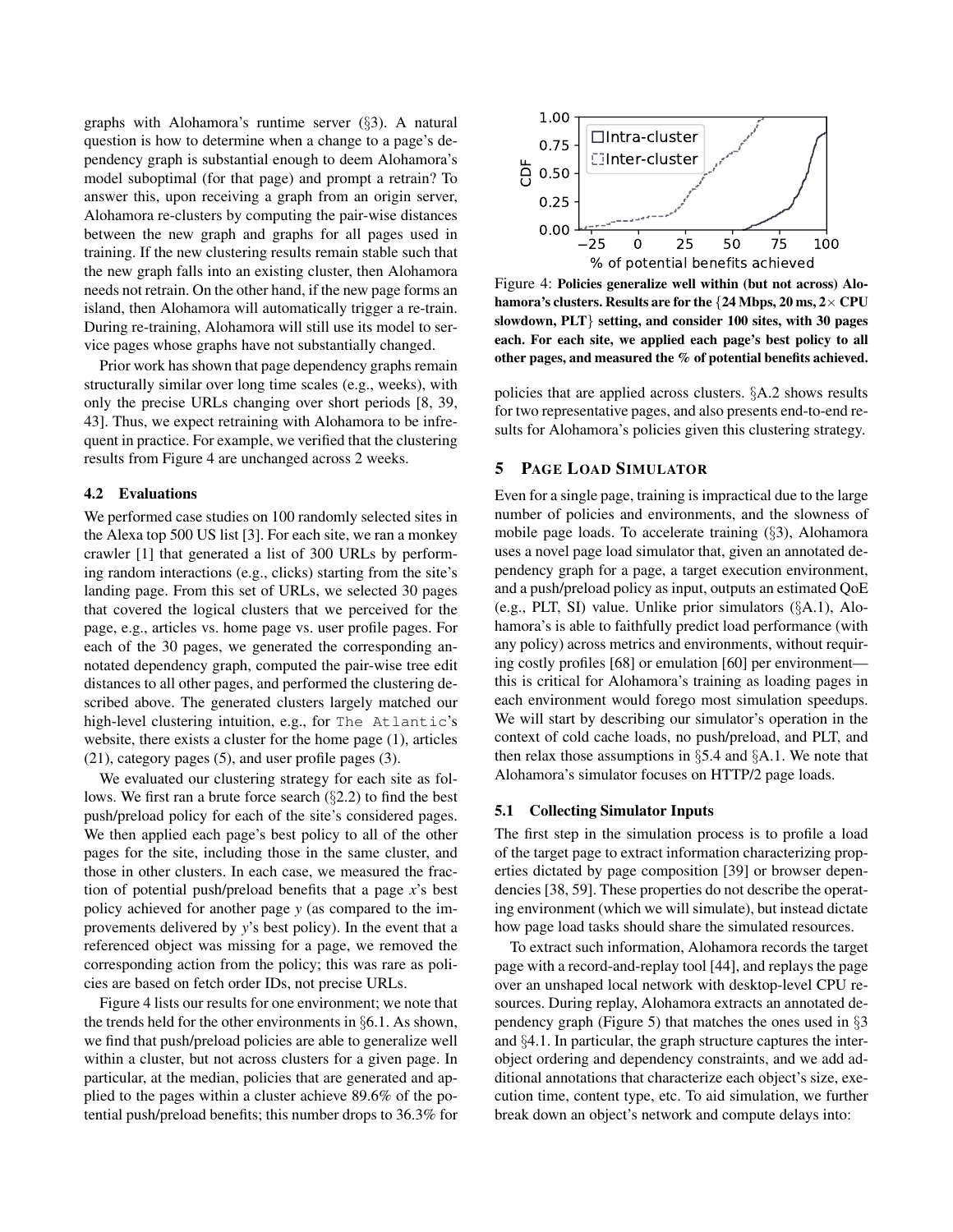

Figure 5: Operation of Alohamora's page load simulator. The simulator operates in steps, as objects flow through these three queues, incurring blocking (e.g., connection setup, inter-object dependencies), network, and compute delays, respectively. Once an object is executed, its children are added to the top (as *delayed*) to simulate the browser discovering those dependencies.

- execution time: time spent parsing, executing, or rendering the object with the well-provisioned CPU; this does not include the time to execute any referenced objects.
- request delay: the amount of time between when the object's parent has finished downloading, and when the object's request is issued; this embeds the parsing/execution delays of the parent, as well as any synchronous processing delays for objects referenced earlier in the parent's execution, e.g., a blocking external <script>.
- server-processing delay: server-side delay in generating and serving the response; we extract this information directly from web record-and-replay frameworks [30, 44].

In addition to this dependency graph, Alohamora's simulator also takes as input an environmental specification, listing the average network bandwidth, latency, and loss rate (Mbps, ms, %), device CPU speed (slowdown compared to profiling CPU speed), and browser cache contents.

#### 5.2 Simulating the Execution Environment

In order to enforce the specified network and CPU values on all page load tasks, Alohamora's simulator uses a new Request Queue abstraction. Here, we describe how the Request Queue operates on objects passed into it; we will then describe how objects get added to the Request Queue.

At any time, the Request Queue keeps track of three types of objects using three subqueues: *delayed*, *downloading*, and *downloaded*. *Delayed* objects are those that have been discovered by the browser, but whose downloads are currently blocked, e.g., due to connection setup delays or the object's *request delay*; *downloading* objects are currently being fetched over the network; *downloaded* objects have been fetched and are currently being evaluated (or awaiting evaluation). At a high level, the Request Queue operates in steps, whereby objects flow through these queues, and once executed, children are added to the top (as *delayed*) to simulate the browser discovering those dependencies. In order to determine how long an object stays in each queue, the Request Queue models the interaction between the browser and environment, with respect to network and CPU usage.

Enforcing latency/loss overheads: In order to compute the number of round trips required to download an object, the Request Queue considers two factors. First, if the object is

the first to be downloaded from a given domain, the Request Queue adds 2 RTTs to account for the TLS handshake that HTTP/2 mandates. Second, the Request Queue estimates the number of round trips required for the TCP-level data transfer by (approximately) keeping track of TCP window state for each connection (assuming cubic) and assuming that concurrent objects fairly share the window. More specifically, it assumes an initial congestion window of 10 [22], additively increases the window as bytes are downloaded, and halves the window on each idle RTO (200 ms) or probabilistic packet loss. Note that these round trip counts are computed when an object is added to the Request Queue, and are thus approximate since currently downloading objects may complete prior to the new object moving to *downloading*.

Enforcing bandwidth overheads: Across all concurrently *downloading* objects, the Request Queue must enforce an appropriate split of the specified network bandwidth. The simulator treats the bandwidth specification (either average bandwidth or a packet delivery trace [44]) as characterizing the access link, which is commonly the bottleneck in wireless networks [66] and is shared by all origins' connections. By default, the Request Queue assumes that outstanding requests fairly share the available bandwidth, thereby disregarding discrepancies in cross-connection window state.

Enforcing CPU overheads: The Request Queue modulates the *execution delay* and *request delay* for each object by multiplying by the magnitude of the CPU slowdown factor. The simulator ignores CPU core counts, and instead focuses on clock speeds, which have been shown to be the main factor affecting browser performance [10]. To support parallel iframe execution, the Request Queue subtracts out execution times from concurrently *delayed* objects across frames.

Request Queue operation: The Request Queue proceeds in discrete "steps". In each, the Request Queue inspects the lists of *downloaded*, *downloading*, and *delayed* objects, and finds the object(s) that are scheduled to either finish execution first, finish downloading first (fewest bytes remaining), or transition to *downloading* soonest, respectively. Each step is clocked by the duration *t* until those object events complete. After computing *t*, the Request Queue will subtract *t* from the *execution delays* of all *downloaded* objects, subtract the number of bytes that can be downloaded in *t* from all cur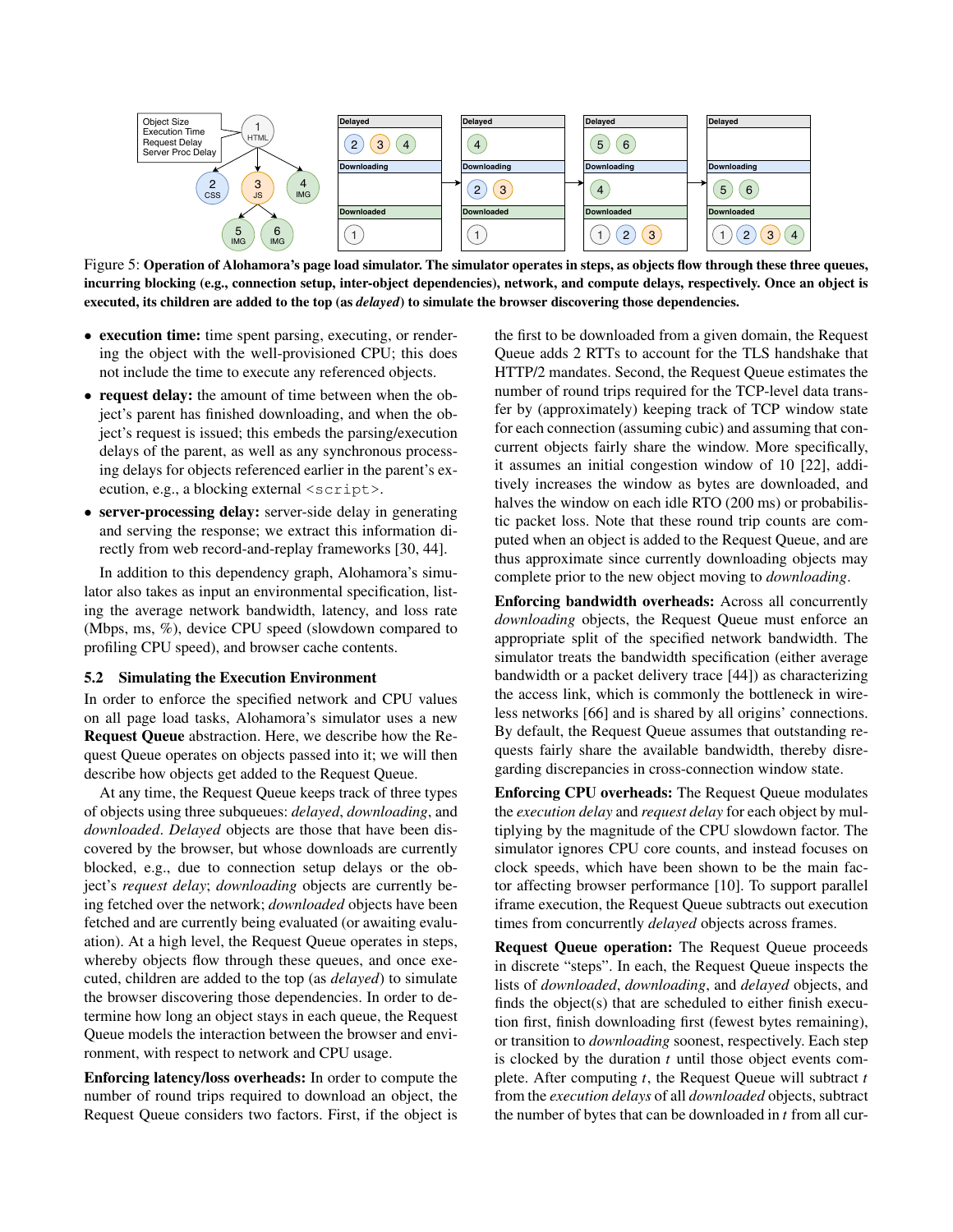rently *downloading* objects, and subtract *t* from the blocking delays for all currently *delayed* objects. It will then move all *delayed* objects whose blocking delays have expired to the *downloading* queue, and mark all objects that complete *downloading* as *downloaded*. We discuss how *downloaded* objects affect subsequent resource discovery next.

### 5.3 Simulating Page Loads

Starting from the root node in the dependency graph (i.e., the top-level HTML), each time an object is marked as *downloaded* by the Request Queue, the simulator immediately adds all of that object's direct children as *delayed* to the Request Queue, simulating the browser's discovery of those objects. In other words, each child of the completed object is scheduled in a one-step look-ahead process, resulting in a dependency graph traversal that is breadth-first across each object's children, but not necessarily across siblings with different parents (Figure 5). Note that, after its children are added to the Request Queue, the parent object remains in the *downloaded* queue until its *execution delay* expires; in parallel, each child incurs its own *request delay* which characterizes the offset in the parent's execution until it is discovered.

This simple approach closely mimics the browser graph traversal strategy [39, 59], but with one issue: execution dependencies between an object's children. For instance, consider a simple scenario in which the top-level HTML includes two adjacent  $HTML \leq \text{script}$  tags that reference files *S*1 and *S*2, both of which have children. Because browsers are unaware of the potential state dependencies between these two JavaScript files, upon discovering the first <script> tag, HTML parsing would halt and trigger a synchronous (i.e., blocking) fetch and execution of *S*1 [39]. This has several implications on dependency graph traversal, which Alohamora's simulator must account for:

- during a real load, the children of a parent may not be scheduled in a single burst. The simulator accounts for this by including an object's *request delay* (which accounts for inter-children blocking delays) in the duration that the Request Queue marks it as *delayed* (§5.2).
- even with the enforced *request delay*, it is possible for the Request Queue to mark *S*2 as *downloaded* before *S*1, e.g., if *S*2 is far smaller and the simulated network is bandwidth-constrained. This could result in cascading discrepancies in graph traversal since *S*1's children should be handled before *S*2's. To handle this, the simulator also exposes the Request Queue to IDs listing the object fetch orders logged in the profiled load. These IDs inherently follow the order in which browsers require, or are blocked on, specific objects. With this information, the Request Queue treats *downloaded* objects as a priority queue, signaling object completion to the graph traversal component only once the next required object (i.e., the lowest incomplete ID) is complete. Asynchronously-fetched objects are returned after their closest synchronous neighbors.



Figure 6: Faithfulness of the Alohamora simulator's predicted PLT compared to measurements from a real browser.

We note that, despite these strategies, the simulator's dependency graph traversal still faces potential inaccuracy in the fact that objects involving a blocking dependency, such as *S*1 and *S*2 in the above example, may download concurrently and share network resources. However, the simulator bounds the cascading effects of these inaccuracies on the page load process by ensuring that the ordering of downstream object discovery faithfully mimics that of a real browser.

Measuring PLT: As *downloaded* objects complete execution in the Request Queue, they are marked with a completion time relative to the start of the page load. PLT is the maximum object completion time [42]. In §A.1, we discuss how other metrics such as Speed Index are measured.

#### 5.4 Simulating Push/Preload Policies

To support push/preload, when an object is being added to the Request Queue, the simulator also schedules the corresponding objects to push and preload along with that object (as per the input policy). The objects added for push/preload largely share the blocking delays of the ancestor since push/preload objects cannot begin downloading until the ancestor does. In particular, the Request Queue imposes the ancestor's *request delay*, but alters the remaining delays in two ways: 1) their server-side processing delays are preserved (and not adopted from the ancestor), and 2) preload objects incur an additional network RTT to account for the download of the ancestor's response HTTP headers (0.5 RTT) and transmission of the preloaded object's request (0.5 RTT).

Once scheduled, the key challenge is in determining how pushed/preloaded objects affect the delays from the profiled load; this delta could be positive or negative due to, e.g., bandwidth contention. To understand this, once the simulator hits a pushed/preloaded object, it determines how the object's download progress compares (or will compare) to the case when the object was not pushed/preloaded. This is done by simulating the load without that object being pushed/preloaded, and comparing the resulting delays. Note that, if the pushed/preloaded object is blocking, delays for downstream siblings are edited to reflect the observed deltas.

### 5.5 Evaluations

We evaluated our simulator by comparing to a real browser on two metrics: fidelity in predicted performance and overall runtime. We follow the same setup as described in §6.1.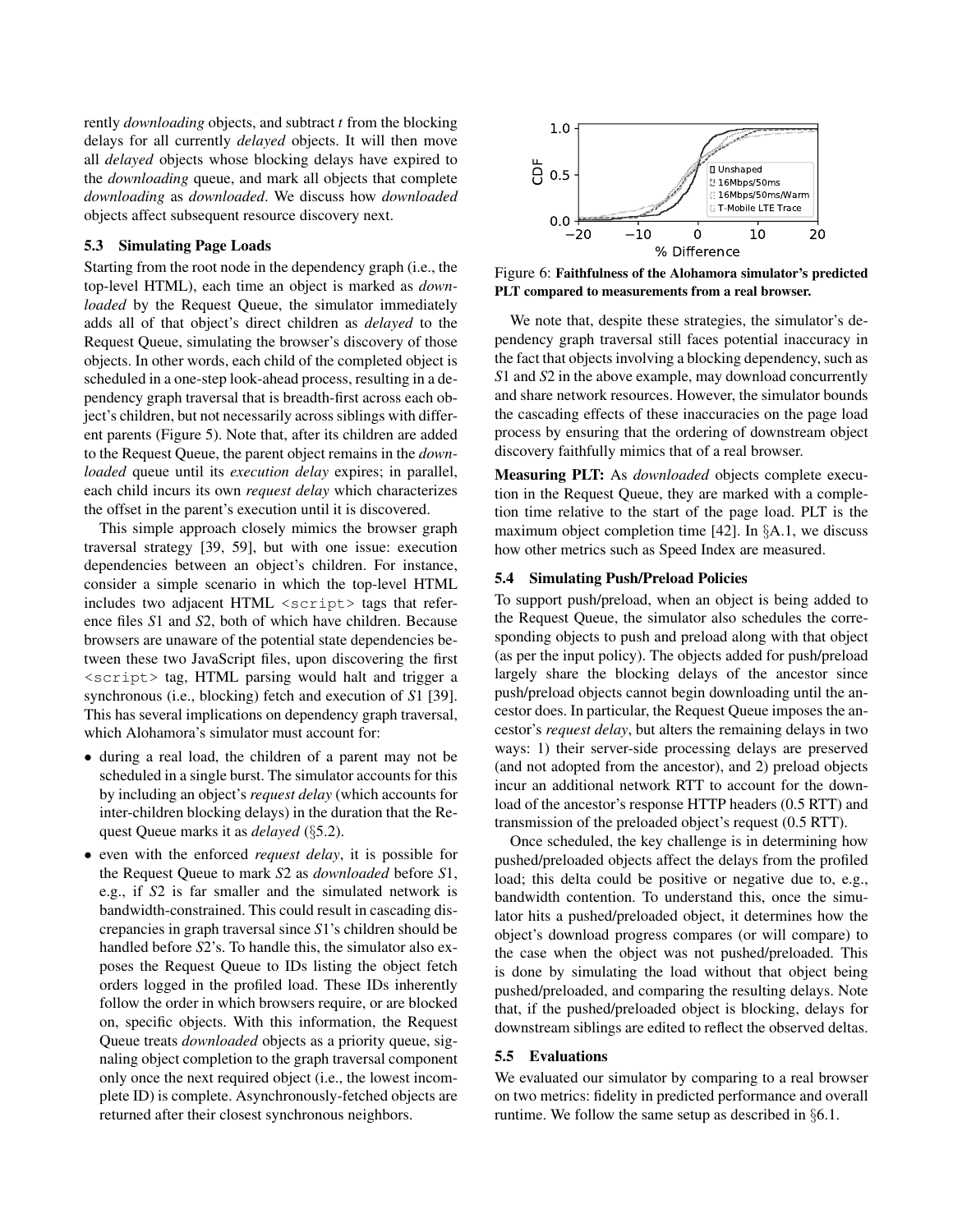|                       | Median | $\overline{95}$ <sup>th</sup> Percentile |
|-----------------------|--------|------------------------------------------|
| Alohamora's simulator | 4.7    | 22                                       |
| Unshaped              | 1347   | 3815                                     |
| 24Mbps/20ms/2x CPU    | 5936   | 16683                                    |
| 12Mbps/60ms/4x CPU    | 9631   | 27765                                    |

Table 1: Per-page runtimes (ms) of Alohamora's simulator (top row) and a real browser in different execution environments.

Fidelity: Figure 6 shows that Alohamora's simulator reports highly faithful load times compared to a real browser. For example, in an environment with no network or CPU shaping and a cold browser cache, the simulator's reported load times were within 0.4% and 4.3% of the real browser, at the median and 95th percentile, respectively. Median discrepancies marginally increase to 1.4%, 1.7%, and 2.2% as fixed-rate (16 Mbps, 50 ms link) and time-varying (T-Mobile LTE) network shaping, and caching are incrementally added; we note that the errors for all other tested environments are within 4% of these numbers. Further, the low error rates persist when evaluating push/preload policies (§A.1).

Runtime: As shown in Table 1, Alohamora's simulator evaluates page loads 3-4 orders of magnitude faster than real browsers, with the discrepancies growing as the target environment becomes more resource-constrained. §A.1 describes how simulation times vary with policy length. For context, these runtime savings enable Alohamora to *reduce the training time for a page from 10s of days to just 10s of minutes*.

## 6 EVALUATION

## 6.1 Methodology

To create a reproducible test environment and cover a wide range of environments, our evaluation mainly involves emulation using the Mahimahi record-and-replay tool [44]; we present real-world experiments in §6.4. Our main corpus comprised the Alexa top 500 US landing pages [3], but we also used non-landing and less popular pages in §A.2. We recorded versions of each page at multiple times to mimic different warm cache scenarios: back to back loads, and loads separated by 4, 12, and 24 hours. Mobile-optimized (including AMP [21]) pages were used when available. Experiments used Google Chrome for Android (v72).

Our emulation evaluation considered a broad range of network bandwidths (6-48 Mbps, as well as Verizon and AT&T LTE traces [44]), latencies (0-100 ms), loss rates (0.5-5%), and client device conditions (CPU slowdowns of 1-4×, relative to a desktop with an Intel Xeon Gold 5220 CPU @ 2.20GHz). Network emulation was performed using Mahimahi [44], and CPU constraints were enforced using Chrome's Devtools Protocol [13]. Unless otherwise noted, Alohamora generated a single policy generation model per page that covered the aforementioned conditions; results for Alohamora's cross-page models based on clustering (§4) are shown in §6.6. Further, in accordance with §3, dependency graphs for inference were made just prior to the experiments.

We compared Alohamora to default page loads (i.e., no push/preload) and two standard push/preload strategies: 1) the *push/preload all* strategy where, on the first incoming request, each origin pushes all static resources that it owns, and preloads all referenced static third-party resources, and 2) the *push/preload all JavaScript* strategy which operates in the same manner but only considers JavaScript objects that (unlike images) may trigger subsequent object fetches. With both strategies, push/preload order matches the order in which objects are referenced by a page. Our analysis, described in §A.2, revealed that *push/preload all* consistently delivers larger speedups than *push/preload all JavaScript*. Thus, for brevity, we only present results comparing Alohamora with *push/preload all*.

Our evaluation considers two performance metrics: page load time (PLT) measured as the time between the navigationStart and onload events, and Speed Index (SI) (measured with pwmetrics [24]) which captures the time needed to fully render the initial viewport. Due to space constraints, we present results for select settings, but note that presented trends persist in all tested scenarios. For all results, domains make push/preload decisions *independently* with Alohamora, and objects can only be pushed within a given domain, e.g., google.com cannot push an image belonging to g.static (which Google owns).

#### 6.2 Page Load Speedups

Cold cache: Figure 7 illustrates Alohamora's ability to accelerate cold cache page loads across four representative settings. For example, in a  $\{24 \text{ Mbps}, 20 \text{ ms}, 1 \times \text{CPU}\}$ slowdown, 0% loss} environment, median (95th percentile) PLT improvements with Alohamora were 24% (61%); the push/preload all strategy achieved only -0.2% (22%) improvements. Alohamora's benefits persist as network and CPU conditions change, although the generated policies vary: benefits are 19% (45%) when conditions degrade to  $\{18 \text{ Mbps}, 60 \text{ ms}, 4 \times CPU \text{ slowdown}, 0\% \text{ loss}\}, 22\% (57\%)$ when  $1\%$  loss is introduced, and  $14\%$  (60%) over a timevarying Verizon LTE trace (not shown). Figure 7 also shows that Alohamora provides substantial SI benefits, ranging from 15-19% and 36-48% at the median and 95th percentile. Importantly, across all settings, Alohamora's push/preload policies *never degraded performance* compared to a default page load. This is in stark contrast to the static push/preload all policy, which slowed down 40% of pages by up to 22%.

Warm cache: Figure 8 shows that, across a wide range of warm cache browsing scenarios, Alohamora accelerates page loads compared to both a default page load and a static push/preload all strategy. For instance, for back-to-back (i.e., perfectly warm-cache) page loads, median PLT improvements are 0.9 s and 0.4 s for Alohamora and the push/preload all strategy, respectively. These relative improvements persist (12-18%) as the time between page loads increases.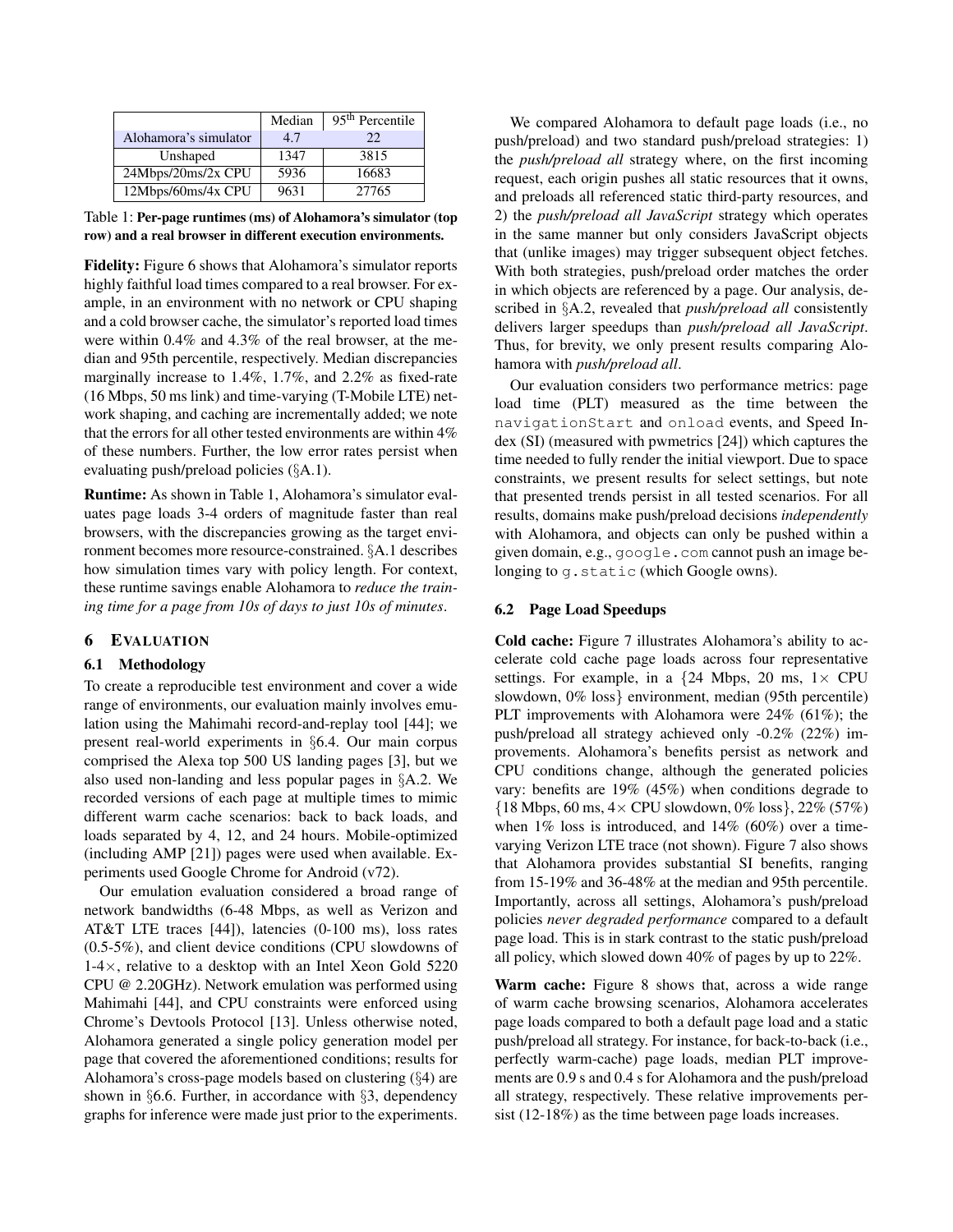

Figure 7: Load time (PLT and SI) improvements over a default page load for a static push/preload all strategy, and Alohamora. Environments are listed as {bandwidth, latency, CPU slowdown, loss rate}. Results used cold browser caches.



Figure 8: Load times in different warm cache scenarios; "No push/preload" is a default page load. Bars represent medians, with errors bars spanning 25-75th percentiles. Results are for the  $\{12 \text{ Mbps}, 100 \text{ ms}, 2 \times, 0\% \}$  setting.

#### 6.3 Comparison to State-of-the-Art

We compared Alohamora with two recent mobile web accelerators, Vroom [54] and WatchTower [43]. Vroom improves upon the push/preload all policy by using a clientside scheduler to integrate priorities into the ordering of pushed/preloaded objects. In contrast, WatchTower selectively uses proxies (per origin) that fetch objects on behalf of clients using fast wired networks. Client-origin-proxy latencies were set as if proxies were run on Amazon EC2 in California, and WatchTower ran in HTTPS-sharding mode.

As shown in Figure 9, Alohamora outperforms Vroom on both PLT and SI. For example, in a  $\{12 \text{ Mbps}, 100 \text{ ms}, 2 \times$ CPU slowdown, 0%, PLT} environment, benefits with Alohamora are  $3.6\times$  and  $1.4\times$  higher than Vroom's at the median and 95th percentile, respectively. The main reason for this discrepancy is that, even though Vroom adds dynamism to push/preload in the form of priority-based scheduling, Vroom remains too constrained to adapt to diverse execution environments. In particular, the set of objects to push/preload are static and match the push/preload all approach. This is partly evidenced by the fact that Vroom still harms a large fraction of page loads, e.g., 34% in the  $\{24 \text{ Mbps}, 20 \text{ ms}, 1 \times$ CPU slowdown, SI} setting. In contrast, Alohamora can vary all aspects of the push/preload policy (objects, orderings, etc.) to best cater to the target setting, and *never harm performance*. Figure 9 also shows that Alohamora marginally outperforms WatchTower  $(0.9-1.7\times$  more median benefits) *without* requiring per-origin proxy servers.

#### 6.4 Real-World Experiments

We also evaluated Alohamora in the wild, using the same 500-page corpus from §6.1, live Verizon LTE and residential



(a) 12Mbps, 100ms,  $2 \times$ , 0%, PLT (b) 24 Mbps, 20 ms,  $1 \times$ , 0%, SI Figure 9: Comparison with Vroom [54] and WatchTower [43].



Figure 10: PLT improvements over a default page load with Alohamora and Vroom, in the wild. Results used cold caches.

WiFi networks, and 2 mobile phones: a Nexus 6 (Android Nougat; 2.7 GHz quad core processor; 3 GB RAM) and a Galaxy Note 8 (Android Oreo, 2.4 GHz octa core; 6 GB RAM). To apply Alohamora's policies without relying on origin web server modifications, our setup uses an NGINX reverse proxy server [45]. The proxy was run on a c4.large Amazon EC2 instance in California, which had a median latency of 11 ms to the origin web servers in our corpus.<sup>1</sup>

Immediately prior to the experiment, the proxy downloaded the dependency graph for each page, and all of the static objects in the graph that are candidates for pushing. The proxy also housed Alohamora's learned model for each page. At runtime, all requests from the mobile device were forwarded to the proxy via DNS rules; even with a single proxy, browsers still opened a separate connection per origin server since connection setup decisions are based on domain name (not IP address). Upon receiving the first request per origin in a page, the proxy generated and applied a policy (for that origin), pushing cached resources and rewriting HTTP headers to reflect preload decisions. The proxy could also apply Vroom's policies or forward requests to origin servers.

As shown in Figure 10, median PLT improvements were  $2.3\n-11\times$  higher with Alohamora than Vroom; SI results followed the same trend, but were elided for space. Figure 10

<sup>&</sup>lt;sup>1</sup>These proxy-to-origin latencies present a pessimistic setting, since Alohamora is designed to run directly on origin web servers.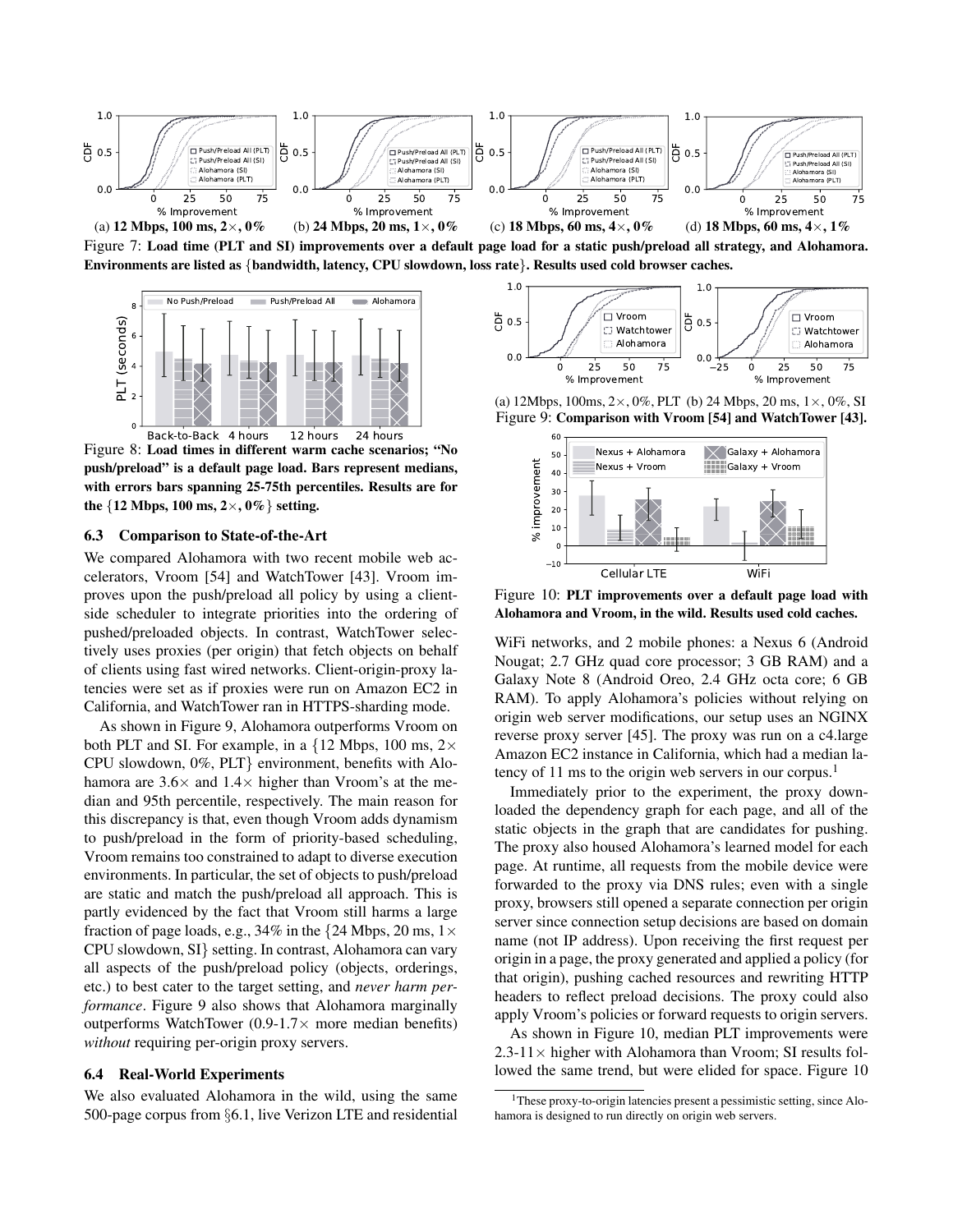|  |  | Reward LSTM BW CPU Latency Loss                           |  |
|--|--|-----------------------------------------------------------|--|
|  |  | <b>C1</b> 66 (97) 61 (93) 49 (93) 48 (90) 57 (94) 59 (91) |  |
|  |  | <b>C2</b> 69 (97) 65 (95) 58 (95) 54 (94) 59 (92) 62 (92) |  |

Table 2: Impact of removing features/properties in Alohamora's model. Results are reported as median (95th percentile) percentage of potential PLT improvements (compared to Alohamora's full model). "Reward" considers the intuitive −*PLT* reward function. C1 and C2 are the {12 Mbps, 100 ms,  $2\times$ , 0% } and {24 Mbps, 20 ms, 1 $\times$ , 1% } settings, respectively.

also illustrates Alohamora's ability to properly adapt to conditions in the wild: whereas Vroom harms performance for up to 43% of pages, Alohamora *always* sped up loads.

## 6.5 Understanding Alohamora's Benefits

Ablation study: To understand the relative impact of each of Alohamora's features and model properties, we performed an ablation study (Table 2). Our results reveal that bandwidth, latency, CPU, and loss information all play significant roles in Alohamora's ability to generate performant push/preload policies, with the removal of CPU inputs resulting in the largest median degradations (46-52%). Our results also highlight the importance of Alohamora's reward function and incorporation of LSTM. For instance, (intuitively) setting the reward to −*PLT* leads to performance degradations of around 30% because it becomes easy for the agent to artificially inflate the observed reward by selecting policies with fewer actions, i.e., the earlier policies in an episode will be favored as the cumulative reward will be lower. Removing LSTM, on the other hand, led to degradations of ∼35%, largely due to the lack of a discount factor that guides the agent to avoid unnecessarily favoring longer policies (§3).

Alohamora's policies: To understand the learned insights behind Alohamora's benefits, we analyzed its generated push/preload policies. Admittedly, we observe that policy composition and the mix between push/preload varied dramatically across pages and resource settings; indeed, subtle interactions between these properties were a primary motivator for Alohamora's machine learning-based approach. However, we note the following common principles:

- In lower bandwidth settings, Alohamora either 1) reduced the policy length or cut data-intensive objects, or more commonly, 2) spread the same set of pushed/preloaded objects out across a larger set of parents in order to stagger downloads and reduce bandwidth contention.
- With slower CPUs, Alohamora's policies are careful to only push objects whose bytes could be downloaded until the next blocking JavaScript file is required; the goal is to prevent downstream CPU tasks from blocking on the network. In these cases, Alohamora's policies preloaded additional resources with the goal of having their downloads start (after the 0.5 RTT to contact the server) only after the next blocking resource was downloaded. In essence, the

idea is to perfectly interleave downloads of non-blocking resources with the execution of blocking resources.

• For image-heavy sites (e.g., pinterest.com), Alohamora commonly excluded JavaScript/CSS files from its policies, and instead pushed/preloaded images that are rendered towards the top of the viewport, particularly in high-bandwidth settings or when SI is the target metric. The reason is that these pages have flat (not deep) dependency graphs, so blocking JavaScript files do not trigger cascaded serial network fetches; instead, image downloads have a larger blocking impact on load times.

We leave a more detailed analysis of Alohamora's generated policies, and an exploration into whether those policies could be converted into fixed general heuristics, to future work.

Unnecessary data usage: A well-documented risk with HTTP/2 push is in having servers push objects that are not needed by or already cached at the client browser [43, 54]. Alohamora avoids this issue in two ways: browser cache contents are explicitly considered during policy generation, and only resources that consistently appear in a page are considered for push/preload (§3.1). Consequently, we observe that Alohamora's policies do not waste any bandwidth, i.e., all pushed/preloaded objects are used in the targeted page load.

Training times: Training an Alohamora model for the median page in our corpus required 76 iterations and took a total of 19.4 minutes to reach convergence using an Amazon EC2 c5.18xlarge instance. This translates to a monetary cost of \$0.62. We note that training costs are incurred offline and infrequently: Alohamora must retrain only when a new or modified page falls outside of the previous cross-page clusters, which we observe occurs on the order of weeks (§4.1).

Inference times: Alohamora's policy generation adds negligible delays to overall load times: median (95th percentile) inference times are 11 ms (40 ms), respectively.

#### 6.6 Additional Results

We briefly summarize our remaining experiments here due to space constraints, and defer details to the §A.2.

Incremental deployment: We ran experiments to understand how benefits vary with different adoption rates. We found that benefits (unsurprisingly) increase as more domains adopt Alohamora, but simply having the top-level origin can achieve 56% of the potential median benefits.

Cross-page clustering: We performed an end-to-end evaluation of Alohamora's clustering strategy (§4) by training a model for each of the 100 sites in Figure 4, using only a single page per cluster. These models achieve 85-90% of the improvements achieved when training on pages individually.

Other pages, input errors, and energy savings: Alohamora's benefits persist (and in fact, increase) for interior pages and less popular sites, are robust to errors in network or device measurements, and yield per-page mobile device energy reductions of 16-23%.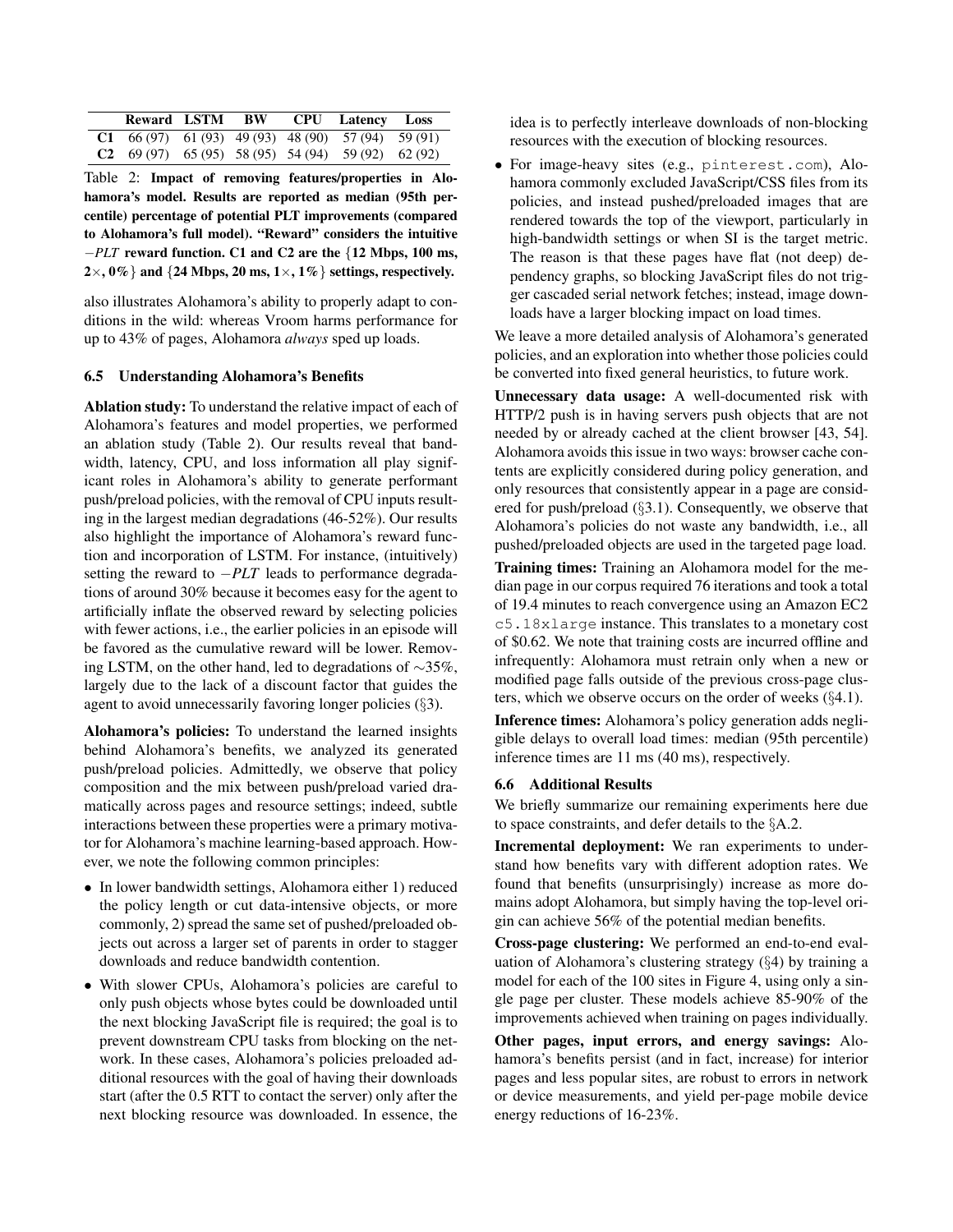## 7 RELATED WORK

We discuss the most closely related work here, and present additional related work in §A.3.

Server push systems: Numerous studies have explored the performance of HTTP/2 (formerly SPDY), both with and without server push and preload [16, 20, 53, 54, 60, 70]. Like us, these works have found mixed performance benefits due to the subtle relationships between HTTP/2 and network characteristics, page composition, and TCP semantics. However, these prior efforts have all investigated and promoted static policies and configuration guidelines. In contrast, Alohamora leverages a data-driven approach to dynamically tune push/preload policies by explicitly factoring in both page composition and the target execution environment.

Mobile-optimized pages: Certain systems, most notably Prophecy [40], automatically rewrite web pages and return post-processed versions of objects to clients that reduce client compute and network costs. Unlike Prophecy, Alohamora does not alter page content, which has proven to be error-prone in practice [2]. Further, Alohamora can accelerate Prophecy pages which require at least one HTML file per frame, and unmodified image and style files—these are the static files which Alohamora targets for push/preload.

Proxy-based accelerators: Compression proxies [2, 47, 55, 58] compress objects in-flight between clients and servers, while remote dependency resolution proxies [43, 44, 56, 57] perform certain object fetches and computations on behalf of clients. Though performant, such acceleration proxies violate the end-to-end security guarantees of HTTPS. Watch-Tower [43] addresses this dilemma, but at a significant deployment cost, as each origin in a page must operate its own proxy. Alohamora avoids such security concerns by relying only on end-to-end HTTP/2 optimizations.

Dependency-aware scheduling: Klotski [8] analyzes pages offline to identify high-priority objects, and uses knowledge of network bandwidth and page structure to stream them to clients before they are needed. Klotski's dynamic prioritization hinges on global knowledge of object fetches, which proxies provide at the cost of security; in contrast, Alohamora origins operate independently and hedge against the decisions that other origins may make. Polaris [39] uses a client-side scheduler that reorders requests to minimize serial round trips without violating dependencies. However, unlike Alohamora, Polaris relies on clients to discover page resources, and thus cannot eliminate certain serial fetches.

## 8 CONCLUSION

Configuring HTTP/2 push/preload policies has proven challenging, as benefits depend on complex interactions between dynamic page, network, device, and browser properties. This paper presents Alohamora, a mobile web optimization system that dynamically generates HTTP/2 push/preload policies using Reinforcement Learning. To ensure practicality,

Alohamora introduces novel techniques that drastically reduce the number of pages to consider for training, and the cost of training any one page—these benefits come without a drop in model generalizability. Across a broad range of settings, we find that Alohamora outperforms default loads and recent push systems by 19-61% and  $3.6-4\times$ , respectively.

Acknowledgements. We thank Harsha Madhyastha, Vaspol Ruamviboonsuk, and Anirudh Sivaraman for their valuable feedback on earlier drafts of this paper. We also thank our shepherd, Aruna Balasubramanian, and the anonymous NSDI reviewers for their constructive comments. This work was supported in part by NSF grant CNS-1943621.

#### **REFERENCES**

- [1] SeleniumHQ Browser Automation. https://selenium. dev/, 2019.
- [2] V. Agababov, M. Buettner, V. Chudnovsky, M. Cogan, B. Greenstein, S. McDaniel, M. Piatek, C. Scott, M. Welsh, and B. Yin. Flywheel: Google's Data Compression Proxy for the Mobile Web. NSDI '15. USENIX, 2015.
- [3] Alexa. Top Sites in the United States. http://www. alexa.com/topsites/countries/US, 2018.
- [4] D. An. Find out how you stack up to new industry benchmarks for mobile page speed. https: / / www. thinkwithgoogle . com / marketing - resources / data-measurement/mobile-page-speed-new-industrybenchmarks/, 2018.
- [5] M. Belshe, M. Thomson, and R. Peon. Hypertext transfer protocol version 2 (HTTP/2). 2015.
- [6] N. Bhatti, A. Bouch, and A. Kuchinsky. Integrating User-perceived Quality into Web Server Design. World Wide Web Conference on Computer Networks : The International Journal of Computer and Telecommunications Networking, 2000.
- [7] A. Bouch, A. Kuchinsky, and N. Bhatti. Quality is in the Eye of the Beholder: Meeting Users' Requirements for Internet Quality of Service. CHI, The Hague, The Netherlands, 2000. ACM.
- [8] M. Butkiewicz, D. Wang, Z. Wu, H. Madhyastha, and V. Sekar. Klotski: Reprioritizing Web Content to Improve User Experience on Mobile Devices. In *Proceedings of the 12th USENIX Conference on Networked Systems Design and Implementation*, NSDI. USENIX Association, 2015.
- [9] G. Chrome. Chrome User Experience Report.
- [10] M. Dasari, S. Vargas, A. Bhattacharya, A. Balasubramanian, S. R. Das, and M. Ferdman. Impact of Device Performance on Mobile Internet QoE. In *Proceedings of the Internet Measurement Conference 2018*, IMC '18, pages 1–7. ACM, 2018.
- [11] A. Davies. HTTP/2: Discover the Performance Impacts of Effective Prioritization. https://developer.akamai.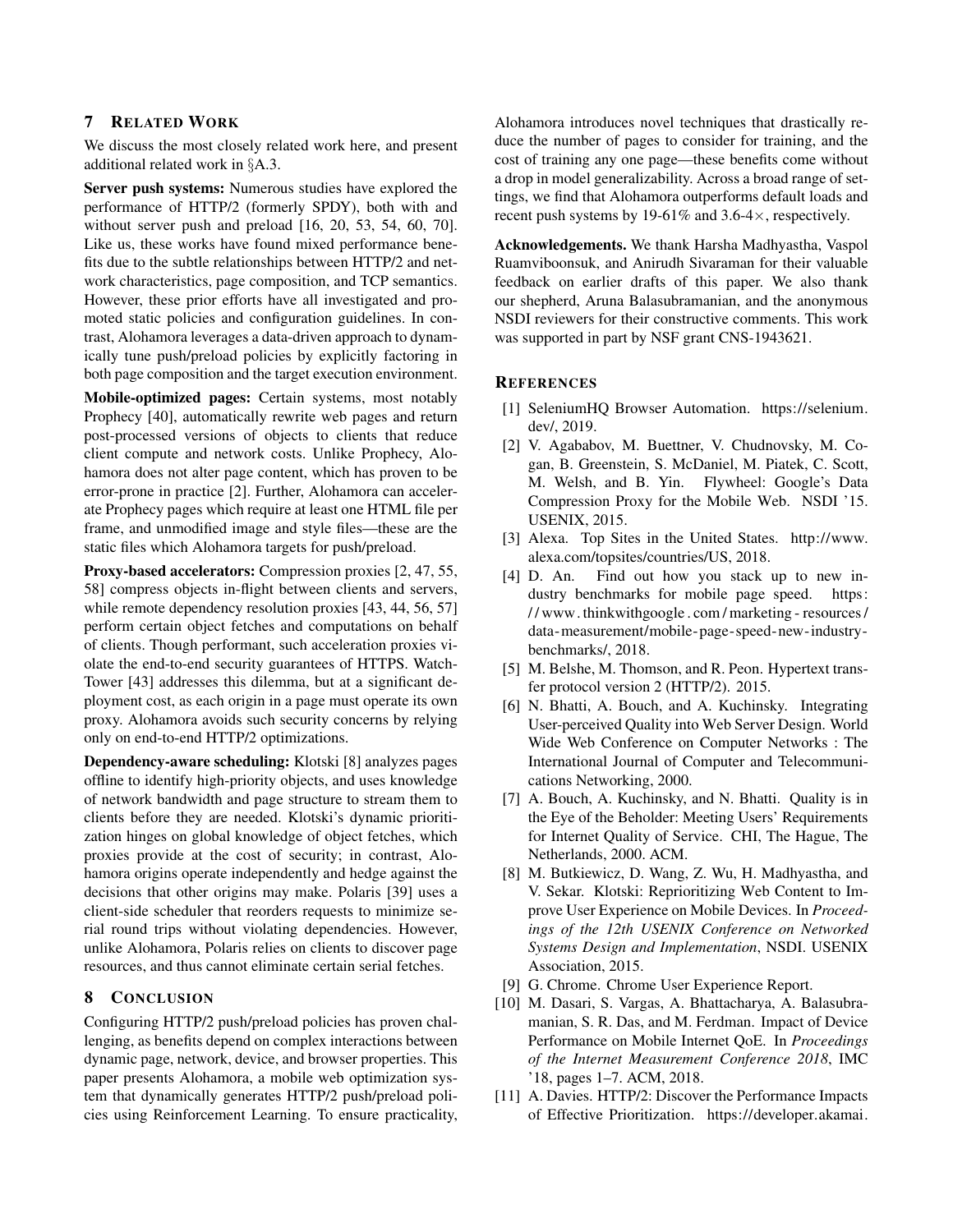com/blog/2019/01/31/http2 - discover- performance impacts-effective-prioritization, 2019.

- [12] DeNA Co., Ltd. H2O Cache-Aware Push. https://h2o. examp1e.net/configure/http2 directives.html, 2019.
- [13] G. Developers. Chrome DevTools. https://developers. google.com/web/tools/chrome-devtools/.
- [14] Drupal. Drupal Open Source CMS. https://www. drupal.org/, 2019.
- [15] E. Enge. MOBILE VS. DESKTOP USAGE IN 2019. https://www.perficientdigital.com/insights/ourresearch/mobile-vs-desktop-usage-study, 2019.
- [16] J. Erman, V. Gopalakrishnan, R. Jana, and K. K. Ramakrishnan. Towards a SPDY'Ier Mobile Web? *IEEE/ACM Trans. Netw.*, 23(6):2010–2023, Dec. 2015.
- [17] D. Etherington. Mobile internet use passes desktop for the first time, study finds. https://techcrunch.com/ 2016/11/01/mobile-internet-use-passes-desktop- forthe-first-time-study-finds/, 2016.
- [18] T. Everts and T. Kadlec. WPO stats. https://wpostats. com/, 2019.
- [19] D. F. Galletta, R. Henry, S. McCoy, and P. Polak. Web Site Delays: How Tolerant are Users? Journal of the Association for Information Systems, 2004.
- [20] U. Goel, M. Steiner, M. P. Wittie, M. Flack, and S. Ludin. Http/2 performance in cellular networks: Poster. In *Proceedings of the 22Nd Annual International Conference on Mobile Computing and Networking*, MobiCom '16, pages 433–434. ACM, 2016.
- [21] Google. Accelerated Mobile Pages Project AMP. https://www.ampproject.org/.
- [22] S. Ha, I. Rhee, and L. Xu. Cubic: a new tcp-friendly high-speed tcp variant. *ACM SIGOPS operating systems review*, 42(5):64–74, 2008.
- [23] J. Huang, F. Qian, A. Gerber, Z. M. Mao, S. Sen, and O. Spatscheck. A close examination of performance and power characteristics of 4g lte networks. In *Proceedings of the 10th International Conference on Mobile Systems, Applications, and Services*, MobiSys '12, pages 225–238, New York, NY, USA, 2012. ACM.
- [24] P. Irish. pwmetrics: Progressive web metrics. https: //github.com/paulirish/pwmetrics, 2019.
- [25] B. Jun, F. E. Bustamante, S. Y. Whang, and Z. S. Bischof. AMP up your Mobile Web Experience: Characterizing the Impact of Google's Accelerated Mobile Project. In *Proceedings of the 25th Annual International Conference on Mobile Computing and Networking*, MobiCom. ACM, 2019.
- [26] E. Liang, R. Liaw, P. Moritz, R. Nishihara, R. Fox, K. Goldberg, J. E. Gonzalez, M. I. Jordan, and I. Stoica. Rllib: Abstractions for distributed reinforcement learning. *arXiv preprint arXiv:1712.09381*, 2017.
- [27] R. Liaw, E. Liang, R. Nishihara, P. Moritz, J. E. Gonzalez, and I. Stoica. Tune: A research platform for distributed model selection and training. *arXiv preprint*

*arXiv:1807.05118*, 2018.

- [28] D. Lymberopoulos, O. Riva, K. Strauss, A. Mittal, and A. Ntoulas. PocketWeb: Instant Web Browsing for Mobile Devices. In *Proceedings of the Seventeenth International Conference on Architectural Support for Programming Languages and Operating Systems*, AS-PLOS XVII. ACM, 2012.
- [29] H. Mao, S. B. Venkatakrishnan, M. Schwarzkopf, and M. Alizadeh. Variance reduction for reinforcement learning in input-driven environments. In *International Conference on Learning Representations*, 2019.
- [30] S. Mardani, M. Singh, and R. Netravali. Fawkes: Faster Mobile Page Loads via App-Inspired Static Templating. In *Proceedings of the 17th USENIX Conference on Networked Systems Design and Implementation*, NSDI, Berkeley, CA, USA, 2020. USENIX Association.
- [31] P. Meenan. HTTP/2 Prioritization. https://calendar. perfplanet.com/2018/http2-prioritization/, 2018.
- [32] V. Mnih, A. P. Badia, M. Mirza, A. Graves, T. Harley, T. P. Lillicrap, D. Silver, and K. Kavukcuoglu. Asynchronous Methods for Deep Reinforcement Learning. In *Proceedings of the 33rd International Conference on International Conference on Machine Learning - Volume 48*, ICML'16, page 1928–1937. JMLR.org, 2016.
- [33] V. Mnih, A. P. Badia, M. Mirza, A. Graves, T. Lillicrap, T. Harley, D. Silver, and K. Kavukcuoglu. Asynchronous methods for deep reinforcement learning. In *International conference on machine learning*, pages 1928–1937, 2016.
- [34] V. Mnih, K. Kavukcuoglu, D. Silver, A. A. Rusu, J. Veness, M. G. Bellemare, A. Graves, M. Riedmiller, A. K. Fidjeland, G. Ostrovski, et al. Human-level control through deep reinforcement learning. *Nature*, 518(7540):529, 2015.
- [35] Monsoon Solutions Inc. Power monitor software. http: //msoon.github.io/powermonitor/, 2018.
- [36] P. Moritz, R. Nishihara, S. Wang, A. Tumanov, R. Liaw, E. Liang, M. Elibol, Z. Yang, W. Paul, M. I. Jordan, and I. Stoica. Ray: A Distributed Framework for Emerging AI Applications. In *Proceedings of the 12th USENIX Conference on Operating Systems Design and Implementation*, OSDI'18, pages 561–577. USENIX Association, 2018.
- [37] U. Naseer and T. Benson. Configtron: Tackling network diversity with heterogeneous configurations, 2019.
- [38] J. Nejati and A. Balasubramanian. An In-depth Study of Mobile Browser Performance. In *Proceedings of the 25th International Conference on World Wide Web*, WWW '16, pages 1305–1315. International World Wide Web Conferences Steering Committee, 2016.
- [39] R. Netravali, A. Goyal, J. Mickens, and H. Balakrishnan. Polaris: Faster Page Loads Using Fine-grained Dependency Tracking. In *Proceedings of the 13th*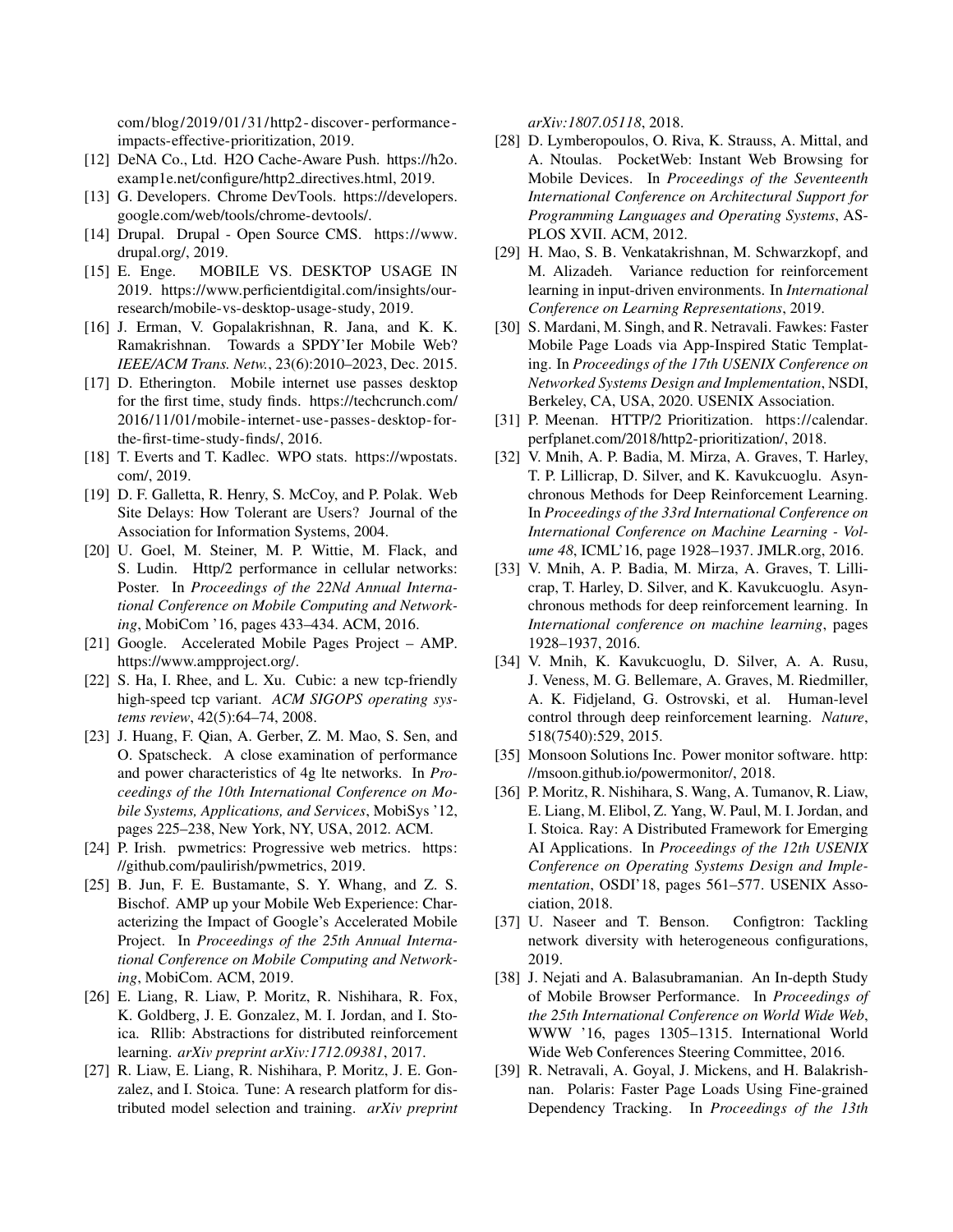*USENIX Conference on Networked Systems Design and Implementation*, NSDI, Berkeley, CA, USA, 2016. USENIX Association.

- [40] R. Netravali and J. Mickens. Prophecy: Accelerating Mobile Page Loads Using Final-state Write Logs. In *Proceedings of the 15th USENIX Conference on Networked Systems Design and Implementation*, NSDI, Berkeley, CA, USA, 2018. USENIX Association.
- [41] R. Netravali and J. Mickens. Remote-Control Caching: Proxy-based URL Rewriting to Decrease Mobile Browsing Bandwidth. In *Proceedings of the 19th International Workshop on Mobile Computing Systems & Applications*, HotMobile '18, pages 63–68. ACM, 2018.
- [42] R. Netravali, V. Nathan, J. Mickens, and H. Balakrishnan. Vesper: Measuring Time-to-Interactivity for Web Pages. In *Proceedings of the 15th USENIX Conference on Networked Systems Design and Implementation*, NSDI, Renton, WA, USA, 2018. USENIX Association.
- [43] R. Netravali, A. Sivaraman, J. Mickens, and H. Balakrishnan. WatchTower: Fast, Secure Mobile Page Loads Using Remote Dependency Resolution. In *Proceedings of the 17th Annual International Conference on Mobile Systems, Applications, and Services*, MobiSys '19, pages 430–443. ACM, 2019.
- [44] R. Netravali, A. Sivaraman, K. Winstein, S. Das, A. Goyal, J. Mickens, and H. Balakrishnan. Mahimahi: Accurate Record-and-Replay for HTTP. Proceedings of ATC '15. USENIX, 2015.
- [45] NGINX. NGINX Reverse Proxy. https://docs.nginx. com/nginx/admin- guide/web- server/reverse- proxy/, 2019.
- [46] K. Oku and Y. Weiss. Cache Digests for HTTP/2. https: //httpwg.org/http-extensions/cache-digest.html, 2019.
- [47] Opera. Opera Turbo. http://www.opera.com/turbo, 2018.
- [48] Optimizely. Content Management System. https: //www.optimizely.com/optimization-glossary/contentmanagement-system/, 2019.
- [49] V. N. Padmanabhan and J. C. Mogul. Using Predictive Prefetching to Improve World Wide Web Latency. *SIGCOMM Comput. Commun. Rev.*, 26(3):22–36, July 1996.
- [50] M. Pawlik and N. Augsten. Efficient Computation of the Tree Edit Distance. *ACM Trans. Database Syst.*, 40(1):3:1–3:40, Mar. 2015.
- [51] C. Petrov. 52 Mobile vs. Desktop Usage Statistics For 2019 [Mobile's Overtaking!]. https://techjury.net/statsabout/mobile-vs-desktop-usage/, 2019.
- [52] L. Ravindranath, S. Agarwal, J. Padhye, and C. Riederer. give in to procrastination and stop prefetching.
- [53] S. Rosen, B. Han, S. Hao, Z. M. Mao, and F. Qian. Push

or Request: An Investigation of HTTP/2 Server Push for Improving Mobile Performance. In *Proceedings of the 26th International Conference on World Wide Web*, WWW. International World Wide Web Conferences Steering Committee, 2017.

- [54] V. Ruamviboonsuk, R. Netravali, M. Uluyol, and H. V. Madhyastha. Vroom: Accelerating the Mobile Web with Server-Aided Dependency Resolution. In *Proceedings of the Conference of the ACM Special Interest Group on Data Communication*, SIGCOMM. ACM, 2017.
- [55] S. Singh, H. V. Madhyastha, S. V. Krishnamurthy, and R. Govindan. FlexiWeb: Network-Aware Compaction for Accelerating Mobile Web Transfers. In *Proceedings of the 21st Annual International Conference on Mobile Computing and Networking*, MobiCom. ACM, 2015.
- [56] A. Sivakumar, C. Jiang, S. Nam, P. Shankaranarayanan, V. Gopalakrishnan, S. Rao, S. Sen, M. Thottethodi, and T. Vijaykumar. Scalable Whittled Proxy Execution for Low-Latency Web over Cellular Networks. In *Proceedings of the 23rd Annual International Conference on Mobile Computing and Networking*, Mobicom. ACM, 2017.
- [57] A. Sivakumar, S. Puzhavakath Narayanan, V. Gopalakrishnan, S. Lee, S. Rao, and S. Sen. Parcel: Proxy assisted browsing in cellular networks for energy and latency reduction. In *Proceedings of the 10th ACM International on Conference on Emerging Networking Experiments and Technologies*, CoNEXT '14, pages 325– 336, New York, NY, USA, 2014. ACM.
- [58] J. Volpe. Nokia Xpress brings cloud-based compression to the Lumia line. Engadget. https://www.engadget.com/2012/10/03/nokia-xpressbrings-cloud-based-compression-to-the-lumia-line/, October 3, 2012.
- [59] X. S. Wang, A. Balasubramanian, A. Krishnamurthy, and D. Wetherall. Demystifying Page Load Performance with WProf. In *Proceedings of the 10th USENIX Conference on Networked Systems Design and Implementation*, NSDI. USENIX Association, 2013.
- [60] X. S. Wang, A. Balasubramanian, A. Krishnamurthy, and D. Wetherall. How Speedy is SPDY? In *Proceedings of NSDI*, NSDI'14, pages 387–399, Berkeley, CA, USA, 2014. USENIX Association.
- [61] X. S. Wang, A. Krishnamurthy, and D. Wetherall. Speeding Up Web Page Loads with Shandian. In *Proceedings of the 13th Usenix Conference on Networked Systems Design and Implementation*, NSDI. USENIX Association, 2016.
- [62] Z. Wang, F. X. Lin, L. Zhong, and M. Chishtie. How Far Can Client-only Solutions Go for Mobile Browser Speed? In *Proceedings of the 21st International Conference on World Wide Web*, WWW '12. ACM, 2012.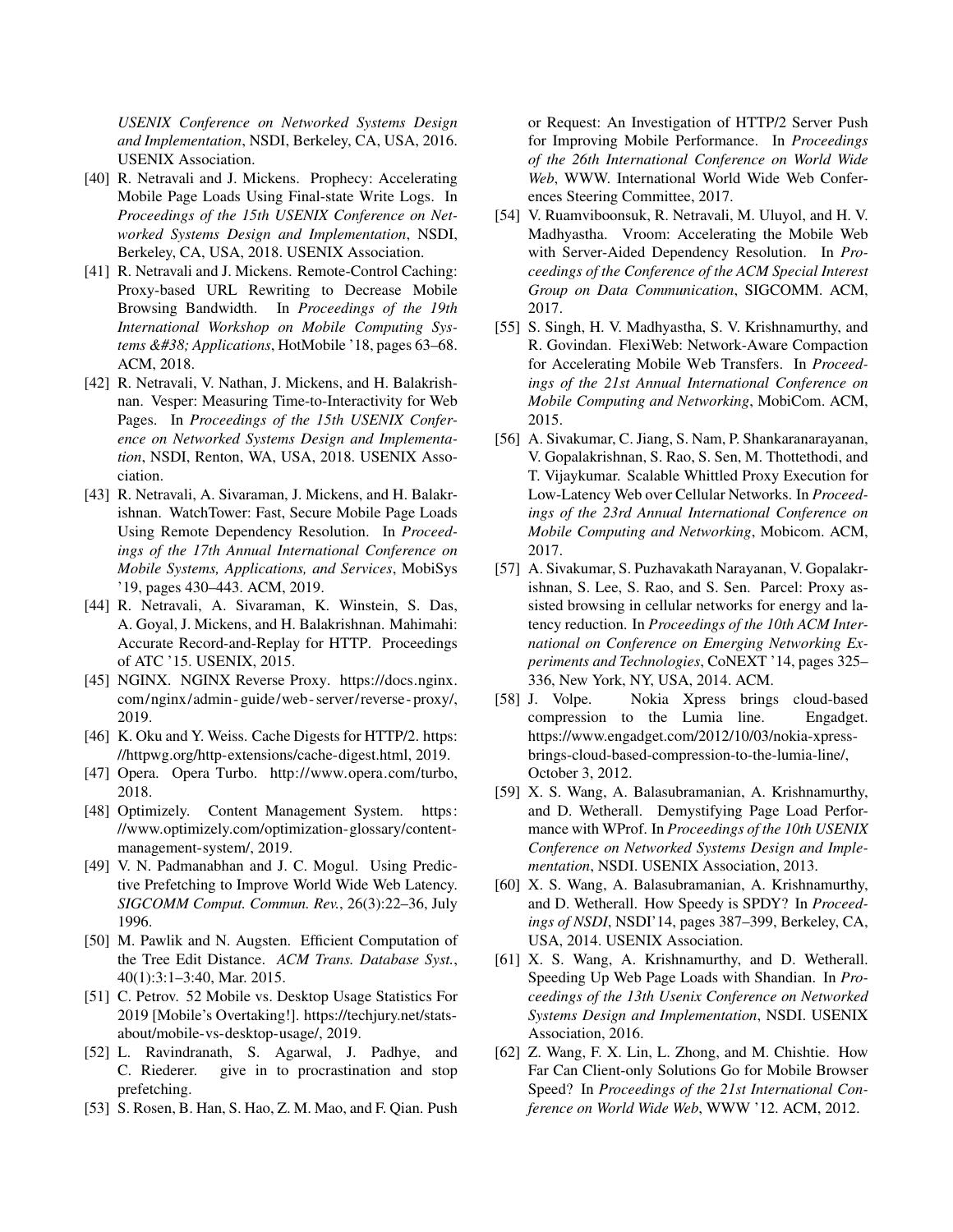- [63] J. H. Ward Jr. Hierarchical grouping to optimize an objective function. *Journal of the American statistical association*, 58(301):236–244, 1963.
- [64] M. Wijnants, R. Marx, P. Quax, and W. Lamotte. HTTP/2 Prioritization and Its Impact on Web Performance. In *Proceedings of the 2018 World Wide Web Conference*, WWW '18, pages 1755–1764, 2018.
- [65] R. J. Williams. Simple statistical gradient-following algorithms for connectionist reinforcement learning. *Machine learning*, 8(3-4):229–256, 1992.
- [66] K. Winstein, A. Sivaraman, and H. Balakrishnan. Stochastic Forecasts Achieve High Throughput and Low Delay over Cellular Networks. In *Proceedings of the 10th USENIX Conference on Networked Systems Design and Implementation*, NSDI. USENIX Association, 2013.
- [67] WordPress. Blog Tool, Publishing Platform, and CMS

– WordPress. https://wordpress.org/, 2019.

- [68] K. Zarifis, M. Holland, M. Jain, E. Katz-Bassett, and R. Govindan. Modeling HTTP/2 speed from HTTP/1 traces. In *International Conference on Passive and Active Network Measurement*, pages 233–247. Springer, 2016.
- [69] T. Zimmermann and O. Hohlfeld. Skip to the article Adoption, performance, and human perception of HTTP/2 Server Push. https://blog.apnic.net/2018/04/ 26/adoption-performance-and-human-perception-ofhttp-2-server-push/, 2018.
- [70] T. Zimmermann, B. Wolters, O. Hohlfeld, and K. Wehrle. Is the Web ready for HTTP/2 Server Push? In *Proceedings of the 14th ACM International on Conference on Emerging Networking Experiments and Technologies*, CoNEXT. ACM, 2018.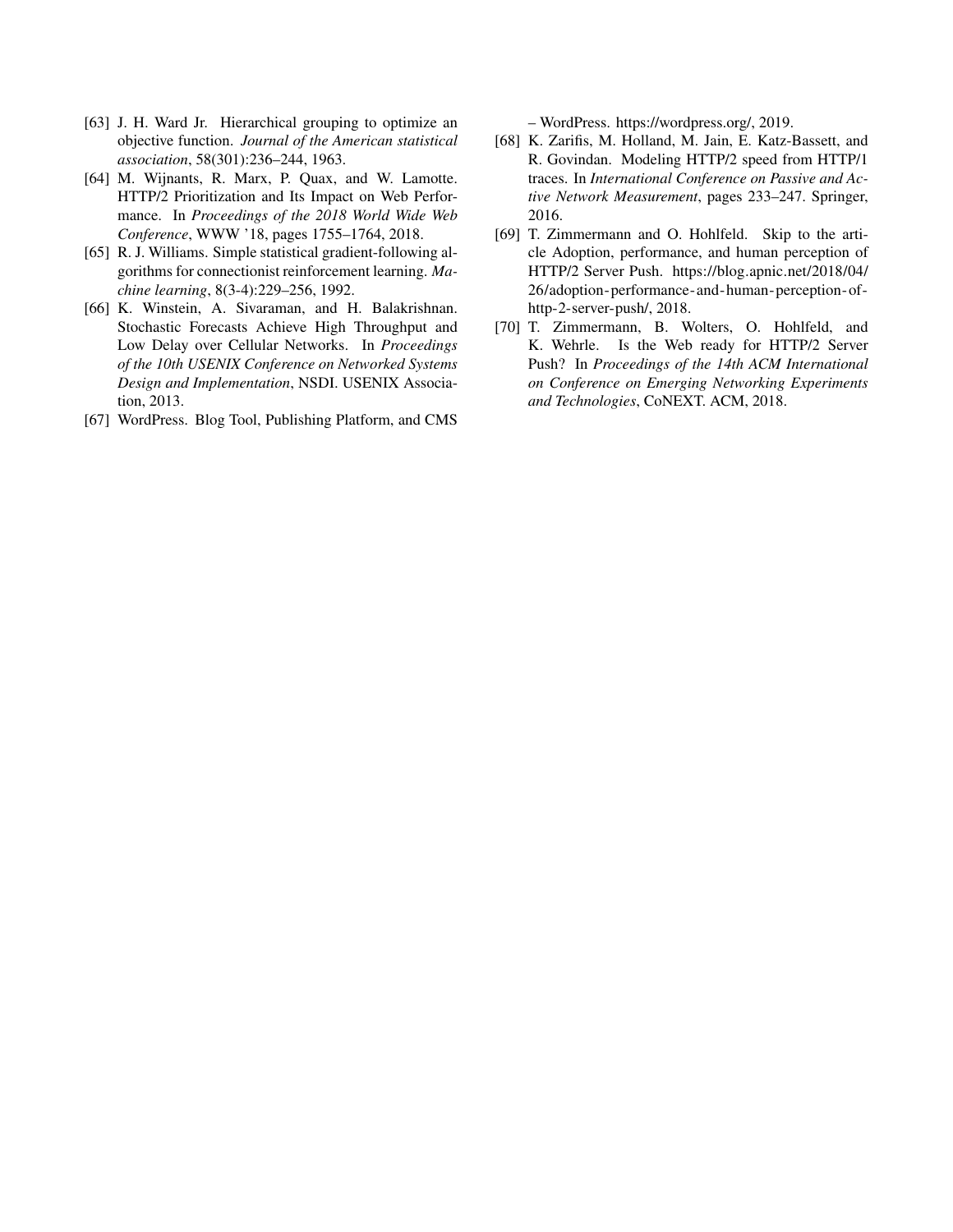| Length         |         | $1 - 9$ | 10-19               | $20 - 29$         | $30 - 39$ |
|----------------|---------|---------|---------------------|-------------------|-----------|
| <b>Runtime</b> | 4.7(22) |         | $12(73)$   45 (189) | $\vert$ 105 (348) | 172 (546) |

Table 3: Median (95th percentile) simulator runtimes in milliseconds with varying push/preload policy length.



Figure 11: Alohamora's simulator is able to correctly compare push policy pairs (in terms of relative performance).

## A APPENDIX

#### A.1 Additional Simulator Details

Additional performance metrics: We extended Alohamora's simulator to return the Speed Index and above-thefold time [42], which is the time-instant version of Speed Index  $(\S6.1)$ . For this, during profiling, the simulator determines the positional information for each page component. Note that this information is dictated by page content, and can be parsed in relation to the target viewport size, i.e., we can collect positional coordinates for each page component during the profiling load, and then determine the visible content for any given viewport size [42]. With this information, the simulator identifies the set of page objects that affect the visual aspects of the target browser viewport, and characterizes performance as the time when the last node in the collected set completes its load. The simulator is also amenable to other performance metrics. For instance, to evaluate Ready Index [42], the profiling step must measure the fraction of the viewport that is visually or functionally affected by each object's execution; performance would be progressively tracked as the weighted average between time and each object's fraction.

Warm cache page loads: In order to handle warm-cache browsing scenarios, the simulator takes an additional input: the list of resources that it should consider as cached, which can be computed by analyzing HTTP headers according to a desired warm cache timing, i.e., the time between the cold and warm cache page load [41]. The simulator then operates as normal, but sets the network RTTs required to fetch a cached resource, and the bytes that must be downloaded, to 0; *request delays* for downstream children of blocking resource are also updated.

Simulator speed vs. push/preload policy length: Table 3 shows that the simulator's runtime does steadily increase as the length of the push/preload policy under test grows. The reason is that Alohamora's approach to handling push/preload policies requires re-simulations of the page a number of times that is quadratic with the policy length. We note, however, that the resulting runtimes are still several

orders of magnitude lower than default browsers, and Alohamora rarely requires investigation of policies longer than 20 objects  $(\S6)$ .

Push/preload fidelity results: §5 presented results showing the low error rates that Alohamora's simulator achieves for page loads that do not use push/preload policies. With respect to push/preload policies, the key property required for Alohamora's training is to be able to determine which of two policies results in superior performance. To evaluate the simulator's faithfulness for this, we generated 20 random push/preload policies for each page in our corpus. For each page, we counted the fraction of policy pairs for which the simulator correctly predicted the relative performance (correctness was defined by a real browser). As shown in Figure 11, the simulator correctly reported the relative comparisons across pairs 90% of the time.

Comparison to prior simulators. Several recent works have proposed web page load simulators and emulators. Here we briefly describe these prior approaches, explain their limitations for Alohamora's training scenario, and contrast them with the operation of Alohamora's simulator.

- EPLOAD [60] controls the variability in the page load process (for reproducible measurements) by profiling a page load and recording fine-grained delays between browser compute tasks (including dependencies captured by WProf [59]). EPLOAD then replays the page load process by replaying those blocking delays (via injected sleeps), but making fetches over a live (controlled) network. Thus, EPLOAD *emulates* the page load process, running live network tasks and forcing compute delays to match those from the profiled load. In contrast, Alohamora *simulates* the entire page load process, by respecting the invariant dependencies enforced by a browser and page content, as well as by modeling the interactions between the browser and underlying environment. This difference is critical to Alohamora's simulation goals: simulation enables Alohamora to evaluate push/preload policies in a few milliseconds (rather than 10s of seconds); EPLOAD's emulation approach does not shrink load times, and instead focuses on fine-grained reproducibility. Consequently, EPLOAD would not be able to accelerate training with Alohamora. Beyond this fundamental difference, Alohamora's simulator also is able to evaluate HTTP/2 push/preload policies, simulate a variety of environmental factors (CPU speeds, etc.), and evaluate performance on multiple performance metrics (e.g., Speed Index)—EPLOAD lacks these features.
- RT-H2 [68] uses profiles of HTTP/1.1 page loads to estimate the predicted performance changes for the scenario when those profiled loads were converted to using HTTP/2. The system's page load conversion model considers how HTTP/2 features (e.g., request multiplexing) affect the ordering of different page load tasks, as well as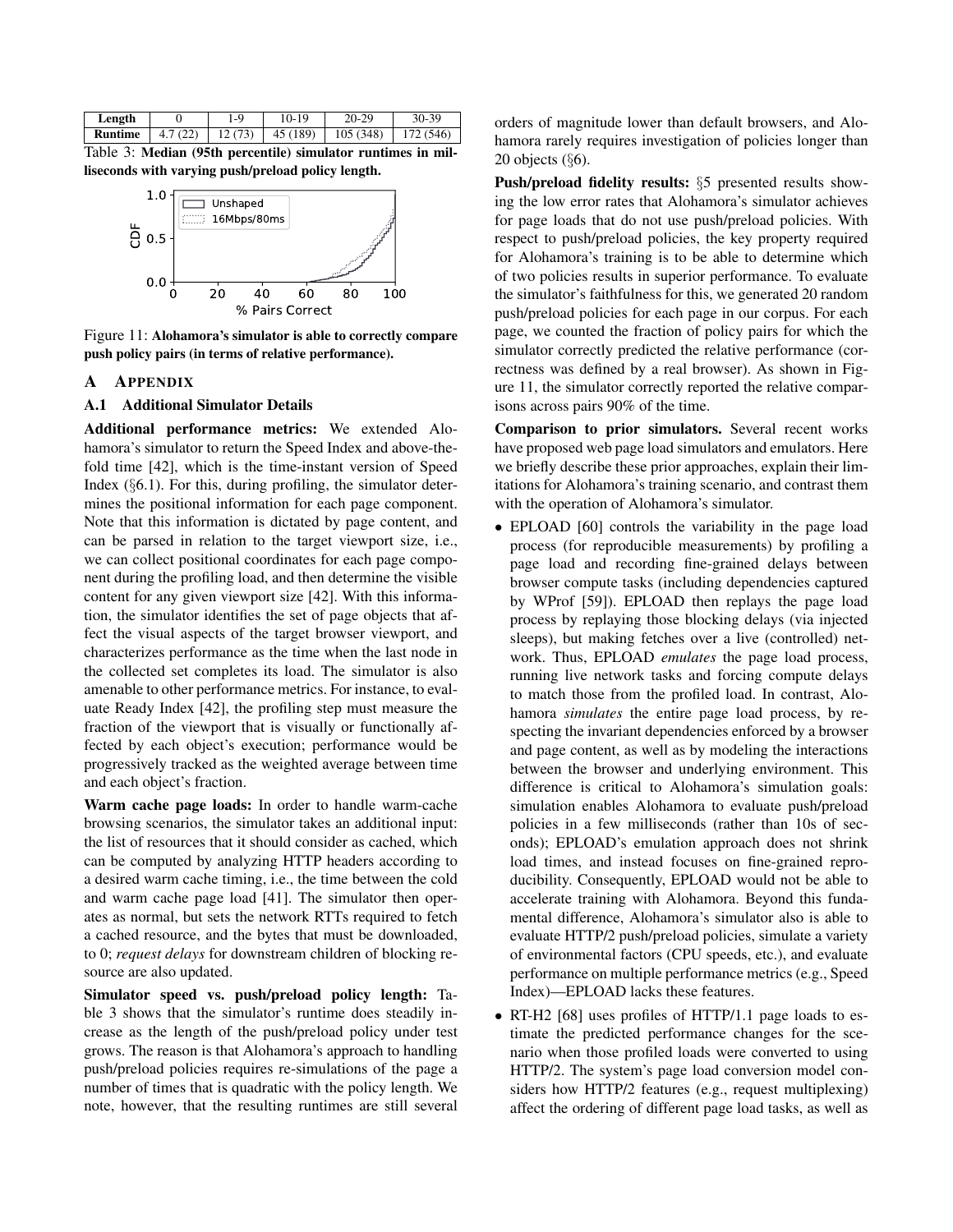

Figure 12: Performance comparisons between two existing (standard) push/preload strategies: push/preload all and push/preload all JavaScript (JS). Results are relative to default page loads (i.e., no push/preload).



Figure 13: Percentage of potential benefits achieved when  $X\%$ of origins in each page run Alohamora. Results are for the {12 Mbps, 100 ms,  $2 \times$ } setting. Bars show medians, with error bars spanning 25-75 percentiles.

the cascading effects that those changes have on underlying network resources (e.g., TCP semantics). While similar to Alohamora's simulator with respect to approximate TCP modeling, the core limitation of RT-H2 (with respect to Alohamora's training) is that RT-H2 can only predict the performance of HTTP/2 page loads within the exact same settings as seen in the HTTP/1.1 profiles. In other words, RT-H2 cannot use its profiles to predict HTTP/2 performance outside of the profiling environments. This is problematic for Alohamora's setting, as this implies that a profile would have to be collected for every environment considering during training—this would forfeit most of the simulation benefits. Beyond this, unlike Alohamora, RT-H2 does not consider different performance metrics, compute resources, preload, or variable push policies.

#### A.2 Other Results

Comparison of existing push/preload strategies: In determining a competitive performance baseline to compare Alohamora with, we considered two standard push/preload (static) heuristics: *push/preload all* and *push/preload all JavaScript*. As noted in §6.1, these strategies solely differ in the set of objects that they consider for push/preload. Using the same experimental setup from Figure 7, we compared these two strategies in terms of speedups that they provide over a default page load. Figure 12 presents representative results. As shown, *push/preload all* provides roughly the same (0-1% more) speedups as *push/preload all JavaScript* at the median, and 5-17% larger speedups at the 95th percentile.

Incremental deployment: Since origins make independent push/preload decisions with Alohamora, we ran experiments to understand how Alohamora's benefits vary with different adoption rates. For each page in our corpus, we ordered the domains in the page according to the fraction of objects that they contribute. We then ran experiments where only the top X% of origins used Alohamora; origins not running Alohamora did not push/preload any objects. We also specifically considered the case where only the top-level origin deployed Alohamora. As expected, Figure 13 reveals that benefits increase as more domains adopt Alohamora. However, simply having the top-level origin can achieve 56% of the potential (i.e., with 100% adoption) median benefits.

Cross-page clustering: To this point, the presented results considered Alohamora models that were trained for a single page (across environments). In order to evaluate Alohamora's ability to train generalizable models across a site's pages, we consider the 100 sites presented in §4 (Figure 4). For each site, we trained a single Alohamora model using only a single (randomly selected) page from each cluster, and evaluated across all of the site's pages. Alohamora's cross-page models are able to achieve within 85-90% of the improvements achieved when training individually on each tested page; this slight degradation comes with the significant benefit of improved training efficiency.

Robustness to input errors: To generate push/preload policies, Alohamora's models ingest a variety of observations that collectively characterize the execution environment. While cache contents require zero approximation to collect, network and CPU measurements can be noisy and hard to report accurately. We evaluated Alohamora's ability to deliver speedups in the face of noisy inputs characterizing network and CPU speeds by considering the following errors: average bandwidth, latency, and loss errors of  $\{1, 2, 3\}$  Mbps,  $\{10,$ 20, 30} ms, and  $\{0.5, 1, 2\}$ %, and CPU slowdown errors of  $\{1, 2, 4\} \times$ . We find that Alohamora's generated policies are largely robust to such errors. For instance, median PLT improvements dropped by only 3.4%, 4.6%, and 3.9% in the  ${24}$  Mbps, 20 ms, 2× CPU slowdown} environment with errors of 2 Mbps, 20 ms, and 1%, respectively. Similarly, a CPU slowdown error of  $1 \times$  resulted in only a 2.6% reduction in PLT improvements.

Additional pages: In addition to the 500-page corpus that we used for our primary experiments  $(\S6.1)$ , we also eval-